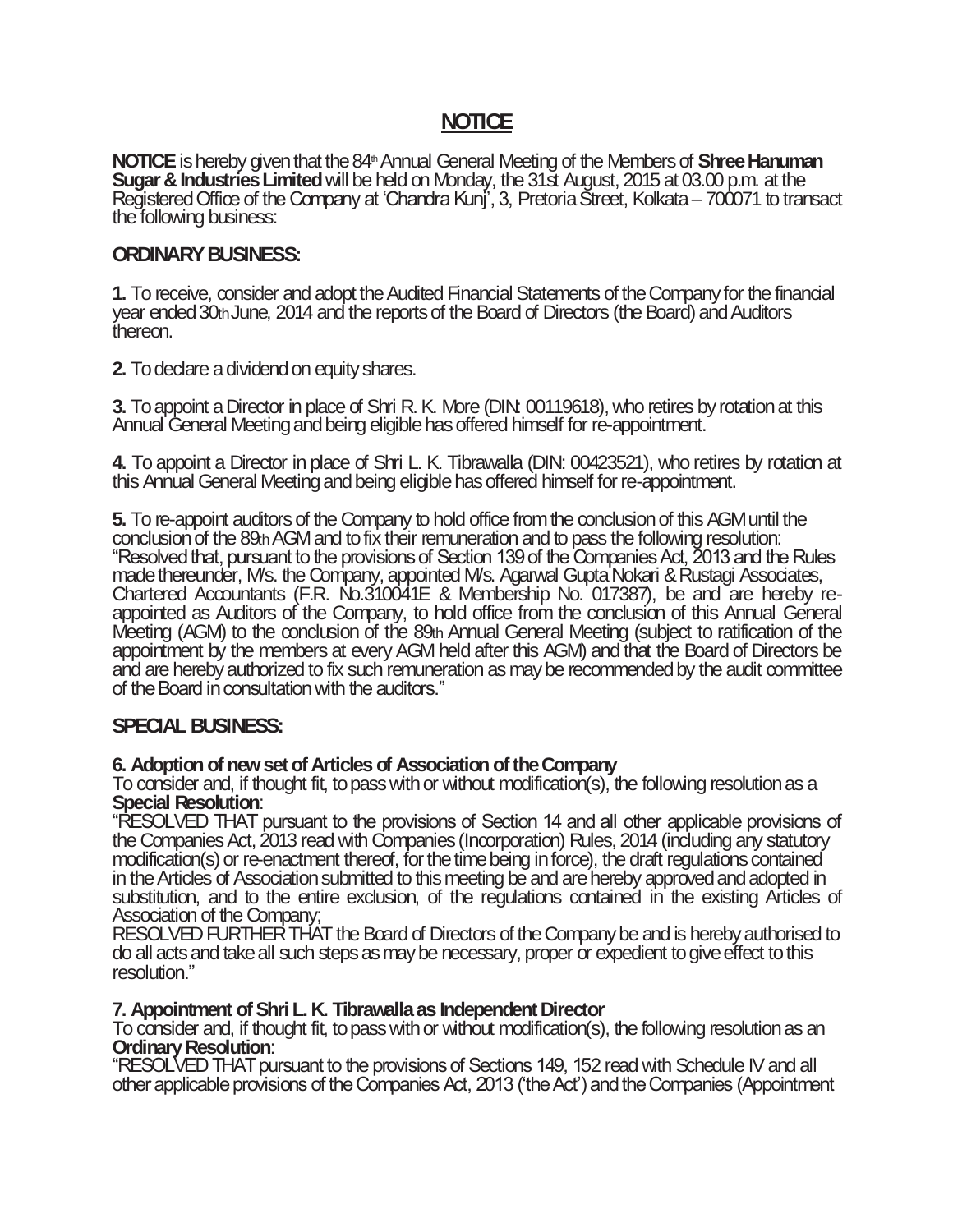and Qualifications of Directors) Rules, 2014 (including any statutory modification(s) or re-enactment thereof, for the time being in force) and Clause 49 of the Listing Agreement, Shri L. K. Tibrawalla (DIN: 00423521), an Independent Director of the Company since 20/06/2005 who retires by rotation at this meeting and has offered himself for reappointment, be and is hereby appointed as Independent Director of the Company to hold office for a term ending on the March 31, 2019."

## **8. Appointment of Ms. Pratima Srivastava as Independent Director**

To consider and, if thought fit, to pass with or without modification(s), the following resolution as an **Ordinary Resolution**:

"RESOLVED THAT pursuant to the provisions of Sections 149, 152 read with Schedule IV and all other applicable provisions of the Companies Act, 2013 ('the Act') and the Companies (Appointment and Qualifications of Directors) Rules, 2014 (including any statutory modification(s) or re-enactment thereof, for the time being in force) and Clause 49 of the Listing Agreement, Ms. Pratima Srivastava (DIN: 01192980), an Independent Director of the Company since 04/05/2009, be and is hereby appointed as Independent Director of the Company to hold office for a term ending on March 31, 2019."

## **9. Appointment of Ms. Shabnam Agarwal as Independent Director**

To consider and, if thought fit, to pass with or without modification(s), the following resolution as an **Ordinary Resolution**:

"RESOLVED THAT pursuant to the provisions of Sections 149, 152 read with Schedule IV and all other applicable provisions of the Companies Act, 2013 ('the Act') and the Companies (Appointment and Qualifications of Directors) Rules, 2014 (including any statutory modification(s) or re-enactment thereof, for the time being in force) and Clause 49 of the Listing Agreement, Ms. Shabnam Agarwal (DIN: 02428022), an Independent Director of the Company since 09/09/2013, be and is hereby appointed as Independent Director of the Company to hold office for a term ending on March 31, 2019."

## **10. Re-appointment of Shri B. K. Nopany as Managing Director**

To consider and, if thought fit, to pass with or without modification(s), the following resolution as an **Special Resolution**:

"RESOLVED THAT pursuant to the provisions of Sections 196 and 197, Schedule V and other applicable provisions of the Companies Act, 2013 and the Companies (Appointment and Remuneration of Managerial Personnel) Rules, 2014 (including any statutory modification(s) or reenactment thereof for the time being in force), approval be and is hereby given to the re-appointment of Shri Bimal Kumar Nopany (DIN: 00694221) as the Managing Director of the Company for a period of three (3) years, with effect from 1st July, 2014, on the terms and conditions including remuneration as set out in the Statement annexed to the Notice convening this Meeting, with liberty to the Board of Directors (hereinafter referred to as "the Board" which term shall be deemed to indude the Nomination and Remuneration Committee of the Board) to alter and vary the terms and conditions of the said reappointment and / or remuneration as it may deem fit and as may be acceptable to Shri B. K. Nopany, subject to the same not exceeding the limits specified in Schedule V to the Companies Act, 2013 or any statutory modification(s) or re-enactment thereof;

RESOLVED FURTHER THAT the Board be and is hereby authorised to do all acts and take all such steps as may be necessary, proper or expedient to give effect to this resolution."

[including any statutory modification(s) or re-enactment thereof for the time being in force]

## **11. Approval of Related Party Transactions**

To consider and, if thought fit, to pass with or without modification(s), the following resolution as a Special Resolution:

"RESOLVED THAT pursuant to Clause 49 of the Listing Agreement, as amended from time to time, and Section188 of the Companies Act, 2013, if applicable and other applicable provisions of the said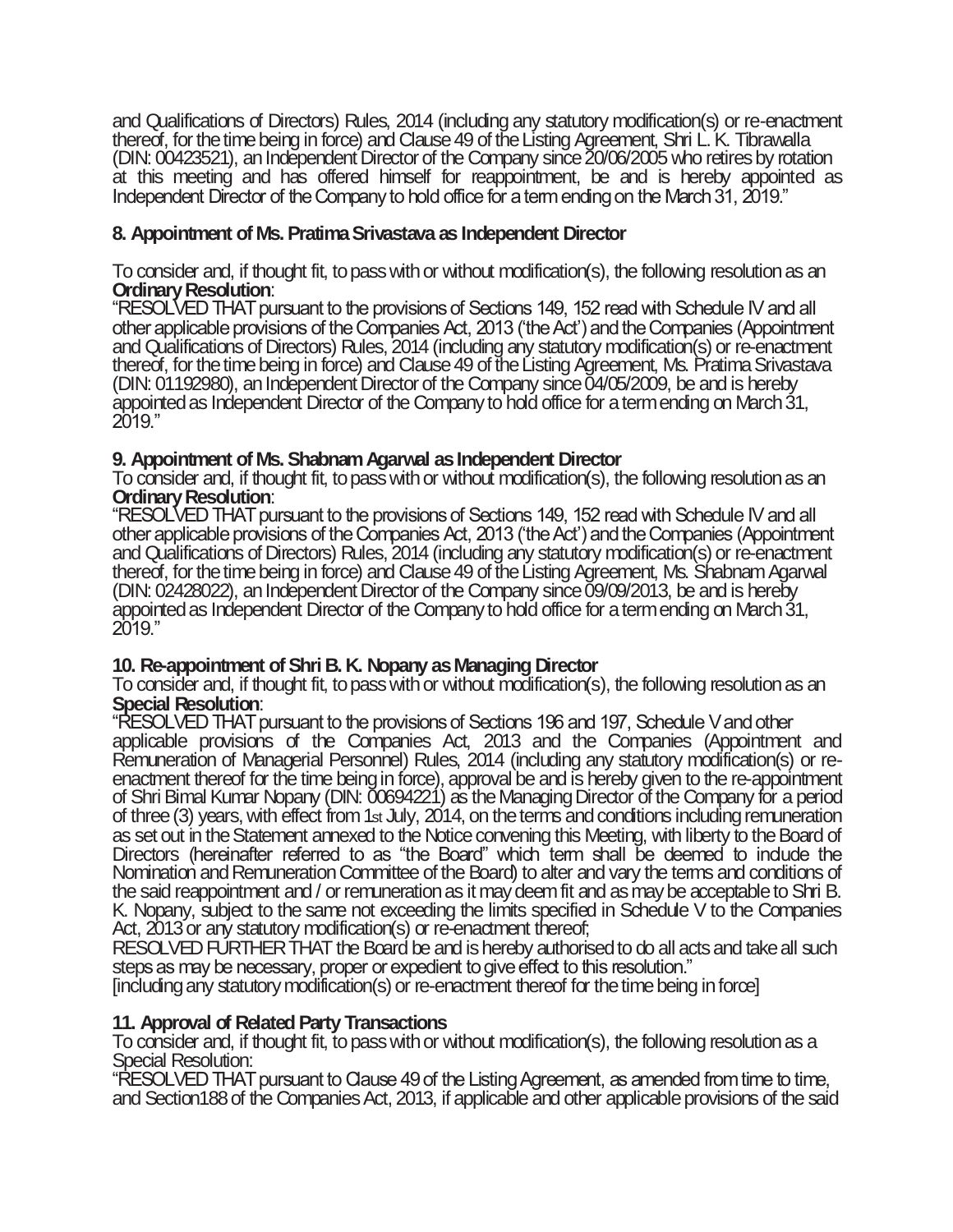Act, if any, the following related party transactions be and are hereby approved and ratified and also consent of the Company be and is hereby accorded for continuation thereof during the financial year 2014-15 and 2015-16, as perthe terms and conditions specified in the respective contracts:

| Name of Related Party                | <b>Related Party Transactions</b>                      | <b>Max. value of Transactions</b><br>during each Financial Year<br>2014-15 and 2015-16 (Rs. In<br>lacs) |
|--------------------------------------|--------------------------------------------------------|---------------------------------------------------------------------------------------------------------|
| Nopany & Sons Pvt Ltd                | Sale of Property or Property<br><b>Rights</b>          | 1000.00                                                                                                 |
|                                      | <b>Borrowings</b>                                      | 500,00                                                                                                  |
|                                      | Purchase/Sale of Property or<br><b>Property Rights</b> | 1000.00                                                                                                 |
| Eastem Sugar & Industries<br>Limited | Lending                                                | 500,00                                                                                                  |
|                                      | Purchase of Plant & Machinery                          | 2000.00                                                                                                 |
| Nopany Investments Pvt Ltd           | Sale of Property or Property<br><b>Rights</b>          | 1000.00                                                                                                 |
|                                      | <b>Borrowings</b>                                      | 500.00                                                                                                  |
| <b>Shruti Ltd</b>                    | Sale of Property or Property<br><b>Rights</b>          | 1000.00                                                                                                 |
|                                      | Lending or Borrowings                                  | 500.00                                                                                                  |
| <b>Bimal Kumar Nopany</b>            | <b>Borrowings</b>                                      | 500.00                                                                                                  |

RESOLVED FURTHER THAT the Board of Directors be and is hereby authorized to do all such acts, deeds and things or take such steps or actions which they may deem necessary in this respect."

## **12. Sub-division of Equity Shares**

To consider and, if thought fit, to pass with or without modification(s), the following resolution as **Ordinary Resolution**:

"RESOLVED THAT pursuant to the provisions of Section 61, 64 and other applicable provisions, if any, of the Companies Act, 2013, (including any statutory modification or re-enactment thereof for the time being in force) and in accordance with the provisions of the Memorandum and Articles of Association of the Company and subject to such other approval(s), consent(s), permission(s) and sanction(s) as may be necessary from the concerned Statutory Authority(ies), each Equity Share of the Company having a face value of Rs. 10/- each fully paid-up be sub-divided into 5 (Five) Equity Shares of the face value of Rs. 2/- (Two) each fully paid-up;

RESOLVED FURTHER THAT on sub-division, 5 (Five) Equity Shares of face value of Rs. 2/- each be alloted in lieu of existing 1 (one) Equity Share of Rs. 10/- each subject to the terms of the Memorandum and Articles of Association of the Company and shall rank pari passu in all respects with the existing fully paid Equity Shares of Rs. 10/- each of the Company and shall be entitled to participate in full individends to be declared after the subdivided Equity Shares are allotted;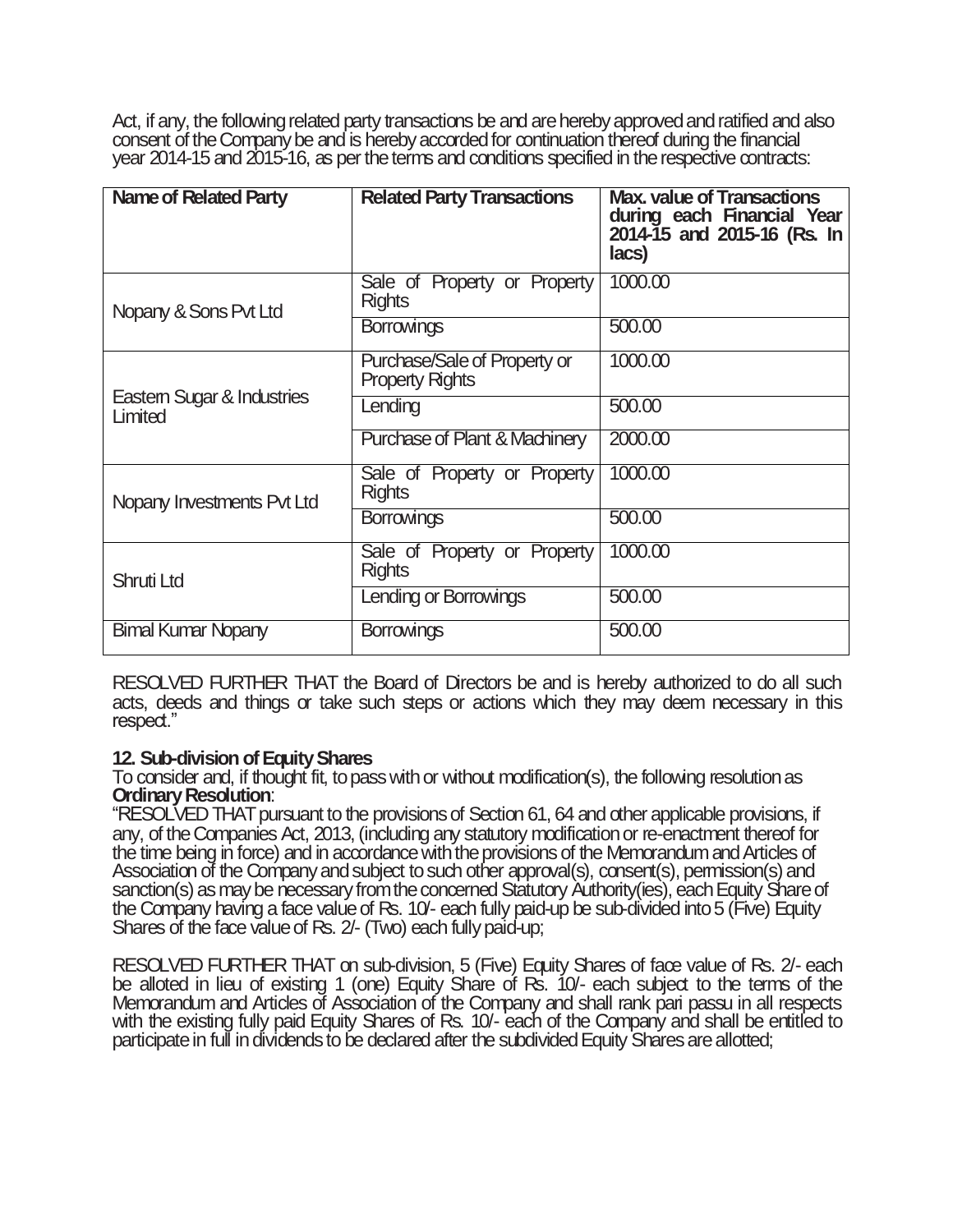RESOLVED FURTHER THAT on sub-division of Equity Shares as aforesaid, the existing share certificate(s) in relation to the existing Equity Shares of the face value of Rs. 10/- each held in physical form shall be deemed to have been automatically cancelled and be of no effect on and from the Record Date and the Company may, without requiring the surrender of the existing share certificate(s), issue and dispatch the new share certificate(s) of the Company in lieu of such existing share certificate(s) subject to the provisions of the Companies (Share Capital and Debentures) Rules, 2014 and in the case of Equity Shares held in the dematerialized form, the number of subdivided Equity Shares be credited to the respective beneficiary accounts of the Members with the depository participants, in lieu of the existing credits representing the Equity Shares of the Company before subdivision;

RESOLVED FURTHER THAT subject to approval(s), consent(s), permission(s) and sanction(s) as may be necessary from the concerned Statutory Authority(ies) and Indian Depositories the consent of the Company be and is hereby accorded for registering additional equity shares arising out of the stock split/sub-division as may be required to maintain the existing ratio of shares post sub-division;

RESOLVED FURTHER THAT the Board of Directors of the Company (which expression shall also include a Committee thereof) be authorised to take suchsteps as may be necessary including the delegation of all or any of its powers herein conferred to any Director(s), the Company Secretary or any other officer(s) of the Company for obtaining approvals, statutory, contractual or otherwise, in relation to the above and to settle all matter arising out of and incidental thereto, and to execute all deeds, applications, decuments and writings that may be required, on behalf of the Company and generally to do all acts, deeds, matters and things that may be necessary, proper, expedient or incidental for the purpose of giving effect to this resolution."

## **STATEMENT PURSUANT TO SECTION 102(1) OF THE COMPANIES ACT, 2013 ("the Act")**

The Equity Shares of the Company are listed and actively traded on the BSE Limited. With a view to encourage the participation of small investors by making Equity Shares of the Company affordable, the Board has considered and approved the sub-division of one Equity Share of the Company having a face value of Rs. 10/- each into 5 (Five) Equity Shares of face value of Rs. 2/- (Two) each subject to approval of the Members and any other statutory and regulatory approvals, as applicable. The Record Date for the aforesaid sub-division of the Equity Shares will be fixed after approval of the Members is obtained.

Presently, the authorised share capital of the Company is Rs. 7,000 Lacs divided into 700 Lacs EquityShares of Rs. 10/- each.

The sub-division as aforesaid would require consequential amendments to the existing Clause 5 of the Memorandum of Association as set out in Item No. 12 of the Notice respectively to reflect the change in face value of each Equity Share.

The Directors recommend passing of the Resolution at Item No. 12 of the Notice. None of the Directors, Key Managerial Personnel or their relatives are in any way concerned or interested in the Resolution at Item No. 12 of the Notice except to the extent of their shareholding in the Company.

## **13. Alteration in Memorandum of Association**

To consider and, if thought fit, to pass with or without modification(s), the following resolution as **Ordinary Resolution**:

"RESOLVED THAT pursuant to the provisions of Section 13 of the Companies Act, 2013 (the Act) read with the Rules made thereunder, the sub-clause 5 shall be substituted by the following subclause:

5. The Authorised Share Capital of the Company at present is Rs. 7000 Lacs only divided into 3500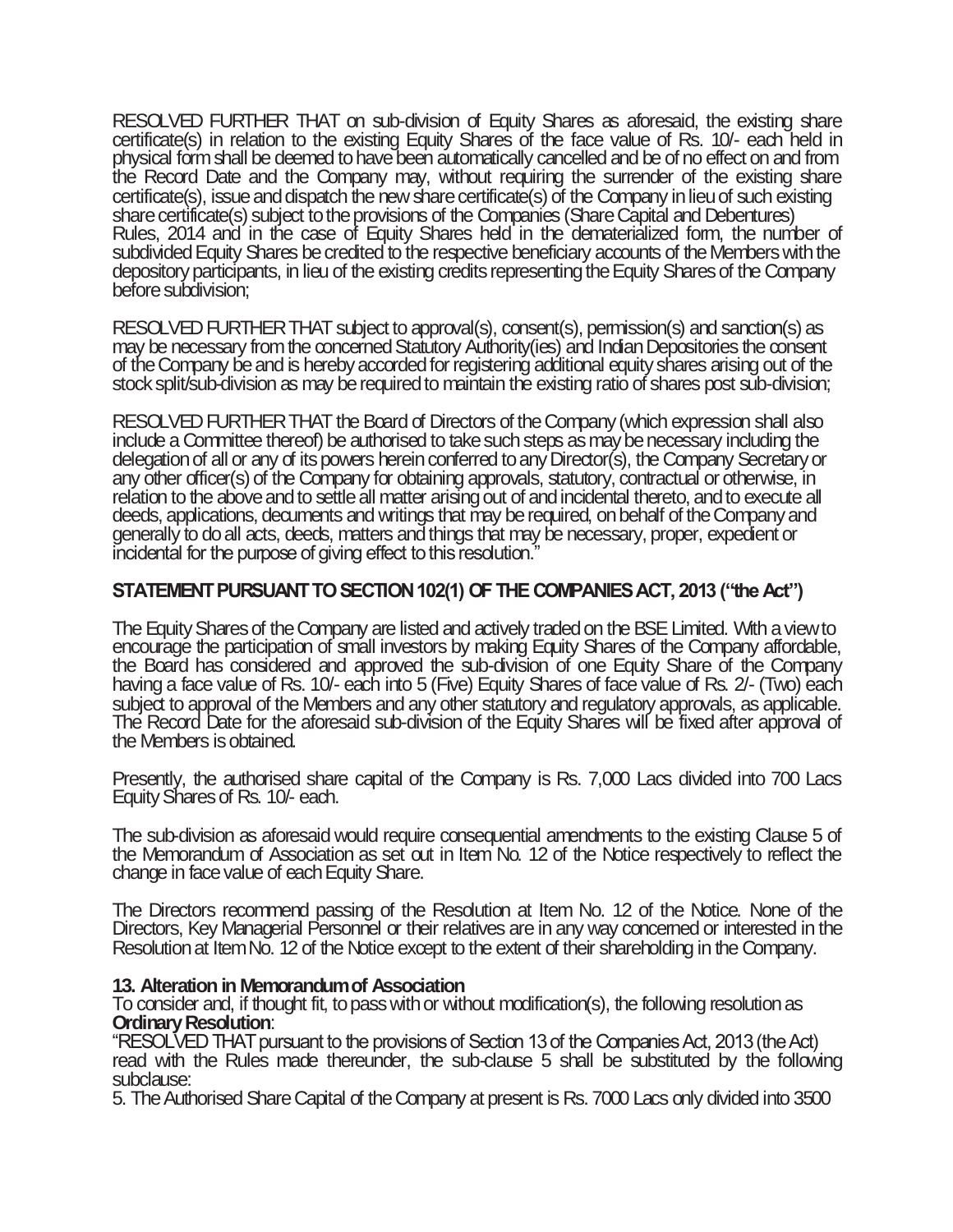Lacs equity shares of Rs. 2/- (Two) each, with power to increase and reduce the capital and to divided the Shares in capital for the time being into several classes and to attach thereto respectively such preferential, deferred or Special rights, privileges or conditions as my be determined by or in accordance with the Regulation of the Company to vary, modify or abrogate such rights privileges or conditions in such manner as may for the time being be provided by the regulation of the Company.

RESOLVED FURTHER THAT the Board of Directors of the Company (which term shall include a committee thereof) be and is hereby severally authorized to make such applications and to do and perform all such acts, deeds, matters or things as may be necessary, appropriate, expedient or desirable to give effect to this Resolution."

## **STATEMENT PURSUANT TO SECTION 102(1) OF THE COMPANIES ACT, 2013 ("the Act")**

The existing Memorandum of Association required alteration to reflect the sub-division of equity shares as proposed hereinabove.

The Directors recommend the Resolution set out at Item No. 13 of this Notice for approval by the Members.

None of the Directors, Key Managerial Personnel or their relatives are in any way concerned or interested in the Resolution at Item No. 13 of the Notice except to the extent of their shareholding in the Company.

 By Order of the Board For **SHREE HANUMAN SUGAR & INDUSTRIES LTD** Registered Office: **B. K. Nopany** Chandra Kunj, 4th Floor **Managing Director** Managing Director

3, Pretoria Street, Kolkata - 700071 14th July, 2015 CIN: U15432WB1932PLC007276 E-mail: info@hanumansugar.com

# **NOTES:**

1. **A member entitled to attend andvote at the Extra-ordinary General Meeting (the Meeting") is entitled to appoint a proxy to attend and vote on a poll instead of himself and the proxy need not be a member of the Company. The instrument appointing the proxy should, however, be deposited at the registered office of the Company not less than forty-eight hours before the commencement of the Meeting.**

**A person can act as a proxy on behalf of members not exceeding fifty and holding in the aggregate not more than ten percent of the total share capital of the Company carrying voting rights. A member holding more than ten percent of the total share capital of the Company carrying voting rights may appoint a single person as proxy and such person shall not act as a proxy for any other person or shareholder.**

2. Corporate members intending to send their authorised representatives to attend the Meeting are requested to send to the Company a certified copy of the Board Resolution authorising their representative to attend and vote on their behalf at the Meeting.

3. In case of joint holders attending the Meeting, only such joint holder who is higher in the order of names will be entitled to vote.

4. A Statement pursuant to Section 102(1) of the Companies Act, 2013, relating to the Special Business to be transacted at the Meeting is annexed hereto.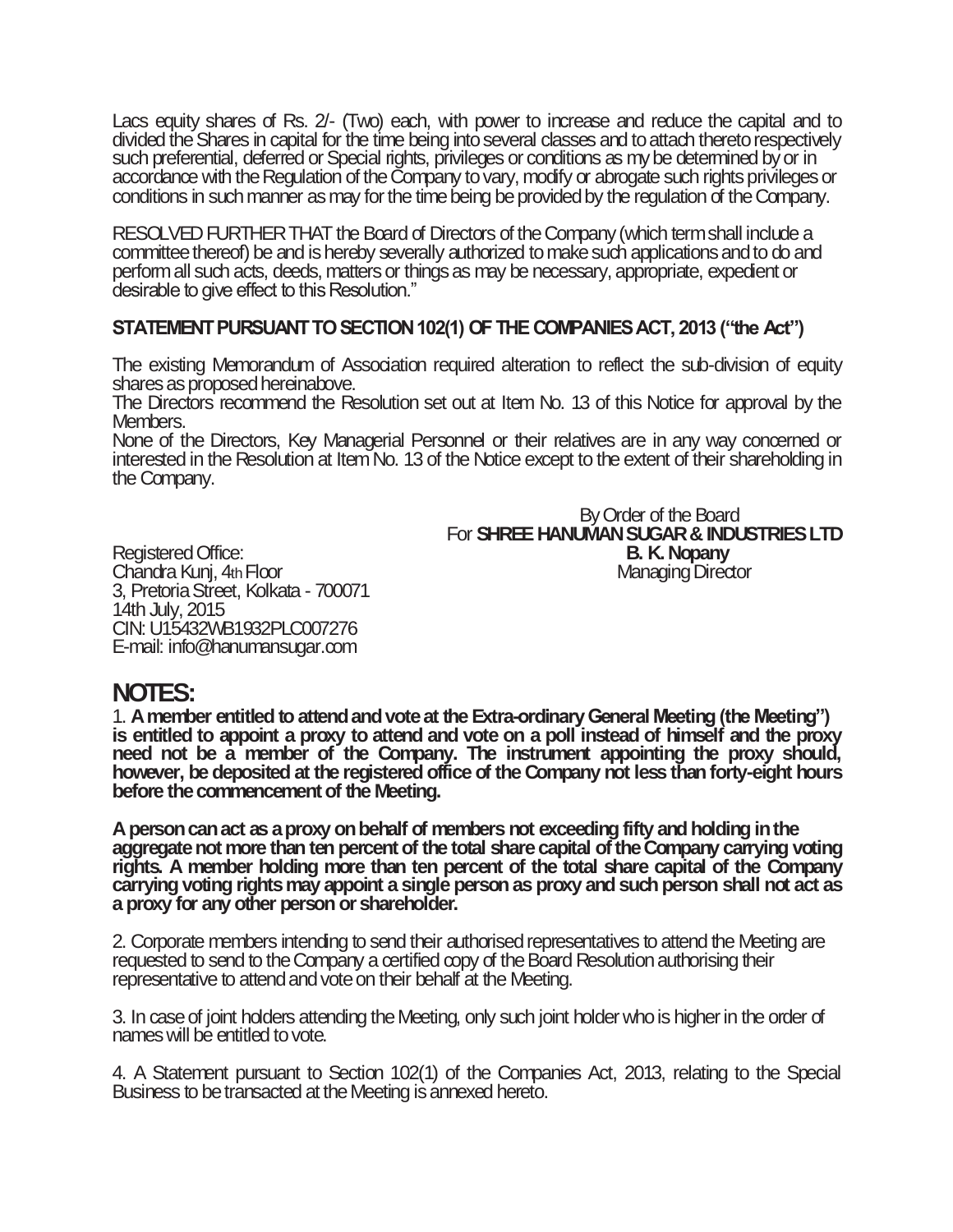5. All documents referred to in the Notice will be available for inspection at the Company's registered office during normal business hours on working days up to the date of the AGM.

6. The Company has notified closure of Register of Members and Share Transfer Books from 27th August, 2015 to 31st August, 2015 (both days inclusive) for determining the names of members eligible for dividend on Equity Shares, if declared at the Meeting.

The dividend, if declared, will be paid after 31st August, 2015 to those members whose names shall appear on the Register of Members of the Company on 31st August, 2015. In respect of dematerialized shares, the dividend will be payable on the basis of beneficial ownership as per the details to be furnished by National Securities Depository Limited (NSDL) and Central Depository Services (India) Limited (CDSL) for this purpose.

7. Members holding shares in electronic form are requested to intimate immediately any change in their address to their Depository Participants with whom they are maintaining their demat accounts. Members holding shares in physical form are requested to advise any change in their address immediately to the Company/Registrar and Transfer Agent.

8. Members are requested to furnish/update details of their Bank Account to the Company/Registrar &Transfer Agents/Depository Participants to enable the Company to print the same on the dividend warrants/to avail of ECS facility, whatever applicable.

9. Pursuant to the provisions of section 205A (5) of the Companies Act, 1956, dividend not claimed within 7 years will be transferred to the Investor Education & Protection Fund (IEPF). Shareholders, who have not encashed their dividend warrants(s) so far for the financial year ended 30th June, 2008 or any subsequent financial years, are requested to make their claim to the R&T Agents of the Company.

According to the provisions of the Act, no claims shall lie against the said Fund or the Company for the amounts of dividend so transferred nor shall any payment be made in respect of such claims.

#### 10. **Members who have not registered their e-mail addresses so far are requested to register their e-mail address for receiving all communication including Annual Report, Notices, Circulars, etc. from the Company electronically.**

11. The Securities and Exchange Board of India (SEBI) has mandated the submission of Permanent Account Number (PAN) by every participant in securities market. Members holding shares in electronic form are, therefore, requested to submit their PAN to their Depository Participants with whom they are maintaining their demat accounts. Members holding shares in physical form can submit their PAN to the Company / Registrar.

12. Members holding shares in single name and physical form are advised to make nomination in respect of their shareholding in the Company.

13. Members who hold shares in physical form in multiple folios in identical names or joint holding in the same order of names are requested to send the share certificates to the Registrar and Transfer Agent, for consolidation into a single folio.

14. Non-Resident Indian Members are requested to inform the Registrar, immediately change in their residential status on return to India for permanent settlement.

15. The Members attending the General Meeting are requested to bring enclosed attendance slip, duly filled in.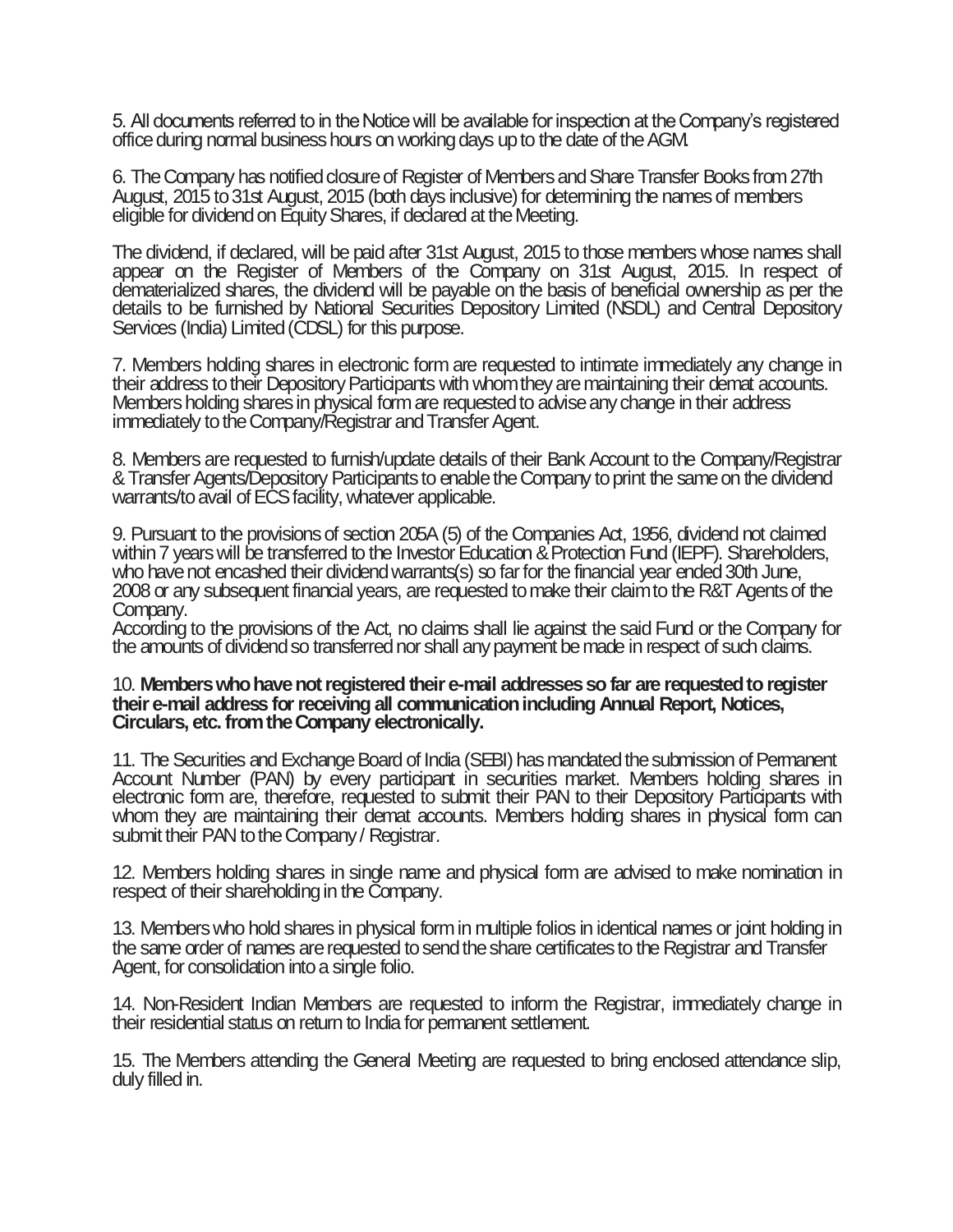16. Members, who hold share in de-materialised form, are requested to bring their client ID and DP-IDnumber for the purpose of identification and attendance at the meeting.

17. Details under Clause 49 of the Listing Agreement with the Stock Exchange in respect of the Directors seeking appointment/re-appointment at the Annual General Meeting, forms integral part of the notice.The Directors have furnished the requisite declarations for their appointment/reappointment.

18. Electronic copy of the Annual Report for the year 2013-14 is being sent to all the members whose email IDs are registered with the Company/Depository Participants(s) for communication purposes unless any member has requested for a hard copy of the same. For members who have not registered their email address, physical copy of the Annual Report for 2013-14 is being sent in the permitted mode.

19. Electronic copy of this Notice inter alia indicating the process and manner of e-voting along with Attendance Slip and Proxy Form is being sent to all the members whose email IDs are registered with the Company/Depository Participant(s) for communication purposes unless a member has requested for a hard copy of the same. For members who have not registered their email address, physical copies thereof is being sent in the permitted mode.

20. Members may also note that this Notice and the Annual Report for the year 2013-14 will also be available on the Company's website www.hanumansugar.com for their download.

## **21. Voting through Electronic means:**

a) Pursuant to the provisions of Section 108 of the Companies Act. 2013 and Rule 20 of the **Companies** 

(Management and Administration) Rules, 2014 as amended by the Company (Management and Administration) Rules, 2015 and Clause 35B of the Listing Agreement, the company is please to provide members the facility to exercise their vote through remote e-voting in respect of the resolutions proposed to be passed at the ensuing Annual General Meeting (AGM) by using the electronic voting facility provided by The Central Depository Services Limited (CDSL).

#### b) **The remote e-voting period commences at 9:30 a.m. on Friday, 28th August, 2015 and ends at 5:00 p.m. on Sunday, 30th August, 2015. The remote e-voting module shall be disabled by CDSL for voting thereafter.**

c) During the remote e-voting period, members of the Company, holding shares either in physical form or dematerialized form, as on the cut-off date i.e. 24th August, 2015 may cast their vote electronically.

#### d) **Once the vote on a resolution is cast by the shareholder, the shareholder shall not be allowed to change it subsequently.**

#### e) **Voting rights of the member shall be in proportion to their respective shareholding as on the cut-off date i.e. 24th August, 2015.**

f) The facility for voting through polling paper shall be made available at the AGM and members attending the meeting who have not cast their vote by remote e-voting shall be eligible to exercise their right to vote at the meeting through polling paper.

g) The members who have cast their vote by remote e-voting prior to AGM may also attend the AGM but shall not be entitled to cast their vote again.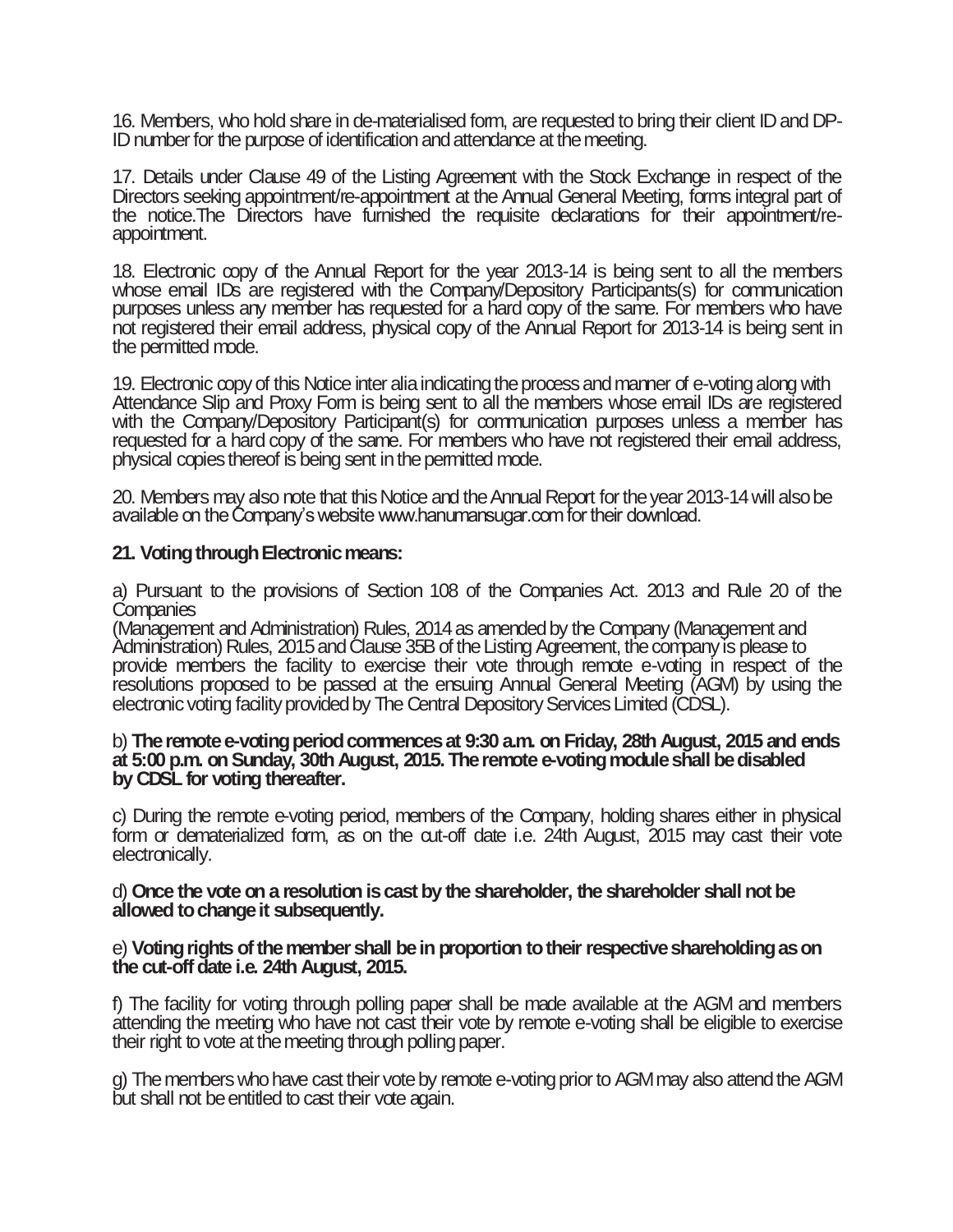h) Any person who acquires shares of the Company and becomes a member of the Company after the dispatch of this Notice and holds shares as on the cut-off date i.e. 24th August, 2015 should follow the instructions for e-voting as mentioned below for FIRST TIME USER. In case of any queries, the shareholder may also contact the Registrar & Transfer Agent.

i) The Board of Director has, at its meeting held on 10th July, 2015, appointed Mr. Birendra Kumar Sethia, Sethia & Co., Chatered Accountants, 12, Mangoe Lane, 1st Floor, Kolkata-700001, has been appointed as the scrutinizer to scrutinize the voting process (electronically or otherwise) in a fair and transparent manner.

j) A person whose name is recorded in the register of members or in the register of beneficial owners maintained by the depositories as on the cut-off date only shall be entitled to avail the facility of remote e-voting as will as voting at AGM through ballot paper.

## **k) The Instructions for Shareholders Voting Electronically are as under:**

i) The shareholders should log on to the e-voting website www.evotingindia.com during the voting period.

ii) Click on "Shareholders" tab.

iii) Now Enter your User ID

a. For CDSL: 16 digits beneficiary ID,

b. For NSDL: 8 Character DP ID followed by 8 Digits Client ID,

c. Members holding shares in Physical Form should enter Folio Number registered with the Company.

iv) Next enter the Image Verification as displayed and Click on Login.

v) If you are holding shares in demat form and had logged on to www.evotingindia.com and voted on an earlier voting of any company, then your existing password is to be used.

vi) If you are a FIRST TIME USER follow the steps given below:

|            | For Members holding shares in Demat Form and Physical Form                                                                                                                                                                                                                                                                                                                  |
|------------|-----------------------------------------------------------------------------------------------------------------------------------------------------------------------------------------------------------------------------------------------------------------------------------------------------------------------------------------------------------------------------|
| <b>PAN</b> | Enter your 10 digit alpha-numeric *PAN issued by Income Tax Department (Applicable<br>for both demat shareholders as well as physical shareholders)<br>Members who have not updated their PAN with the Company/Depository<br>$\bullet$<br>Participant are requested to use the first two letters of their name and the 8<br>digits of the sequence number in the PAN field. |
|            | • In case the sequence number is less than 8 digits enter the applicable number<br>of 0's before the number after the first two characters of the name in CAPITAL<br>letters. Eg. If your name is Ramesh Kumar with sequence number 1 then<br>enter RAO000001 in the PAN field.                                                                                             |
|            | Enter the Date of Birth as recorded in your demat account or in the company records<br>for the said demat account or folio in dd/mm/yyyy format.                                                                                                                                                                                                                            |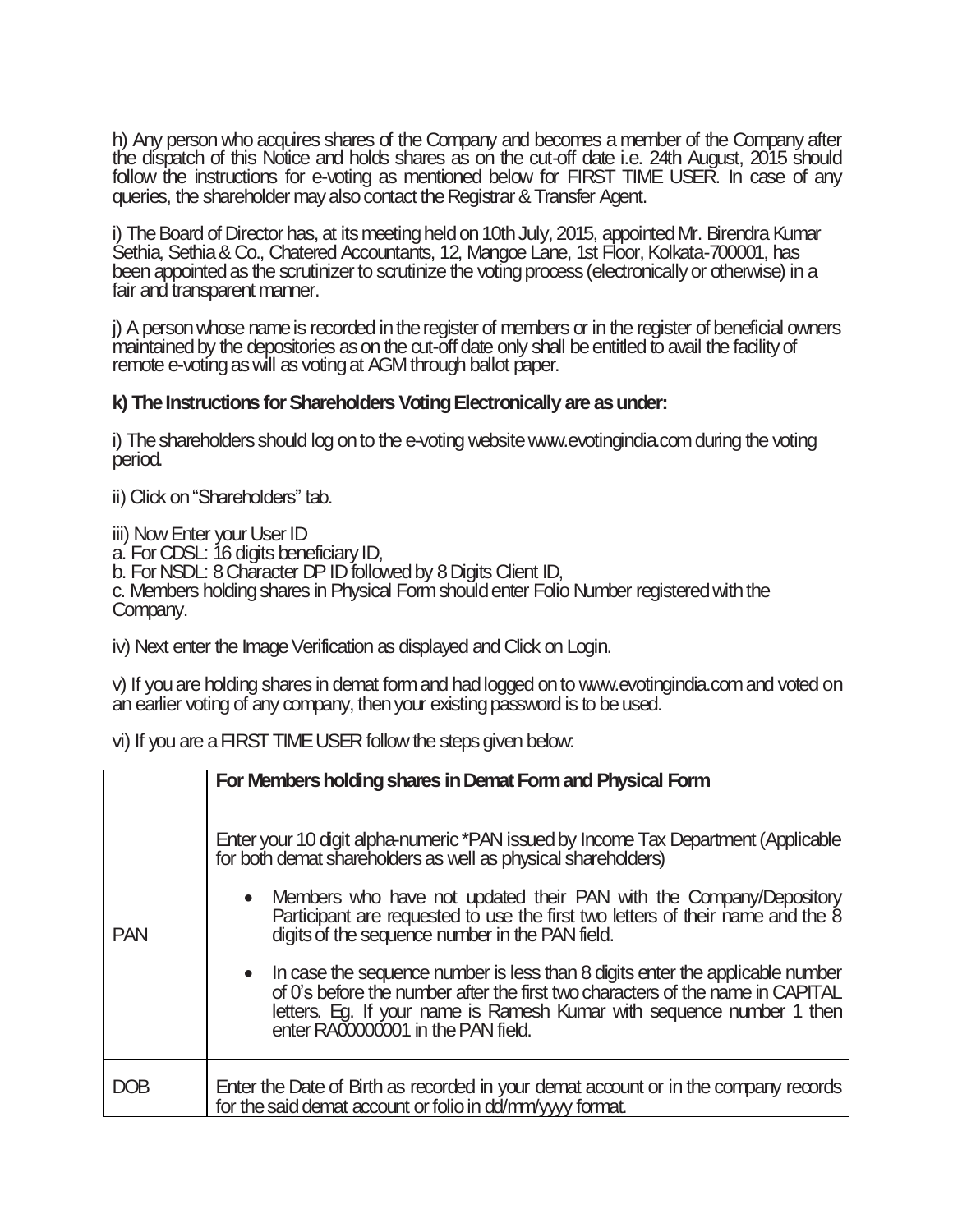| Dividend<br><b>Bank</b><br><b>Details</b> | Enter the Dividend Bank Details as recorded in your demat account or in the<br>company records for the said demat account or folio.<br>• Please enter the DOB or Dividend Bank Details in order to login. If the details<br>are not recorded with the depository or company please enter the member id/folio number in the Dividend Bank details field as mentioned in instruction |
|-------------------------------------------|------------------------------------------------------------------------------------------------------------------------------------------------------------------------------------------------------------------------------------------------------------------------------------------------------------------------------------------------------------------------------------|

vii) After entering these details appropriately, click on "SUBMIT" tab.

viii) Members holding shares in physical form will then directly reach the Company selection screen.

However, members holding shares in demat form will now reach 'Password Creation' menu wherein they are required to mandatorily enter their login password in the new password field. Kindly note that this password is to be also used by the demat holders for voting for resolutions of any other company on which they are eligible to vote, provided that company opts for e-voting through CDSL platform. It is strongly recommended not to share your password with any other person and take utmost care to keep your password confidential.

ix) For Members holding shares in physical form, the details can be used only for e-voting on the resolutions contained in this Notice.

x) Click on the EVSN for the relevant Shree Hanuman Sugar and Industries Limited on which you choose to vote.

xi) On the voting page, you will see "RESOLUTION DESCRIPTION" and against the same the option "YES/NO" for voting. Select the option YES or NO as desired. The option YES implies that you assent to the Resolution and option NO implies that you dissent to the Resolution.

xii) Click on the "RESOLUTIONS FILE LINK" if you wish to view the entire Resolution details.

xiii) After selecting the resolution you have decided to vote on, click on "SUBMIT". A confirmation box will be displayed. If you wish to confirm your vote, click on "OK", else to change your vote, click on "CANCEL" and accordingly modify your vote.

xiv) Once you "CONFIRM" your vote on the resolution, you will not be allowed to modify your vote.

xv) You can also take out print of the voting done by you by clicking on "Click here to print" option on the Voting page.

xvi) If Demat account holder has forgotten the same password then Enter the User ID and the image verification code and click on Forgot Password & enter the details as prompted by the system.

xvii) Note for Institutional Shareholders:

- Institutional shareholders (i.e. other than Individuals, HUF, NRI etc.) are required to log on to www.evotingindia.com and register themselves as Corporates.
- A scanned copy of the Registration Form bearing the stamp and sign of the entity should be emailed to helpdesk.evoting@cdslindia.com.
- After receiving the login details they should create compliance user using the admin login and password. The Compliance user would be able to link the depository account(s) / folio numbers on which they wish to vote.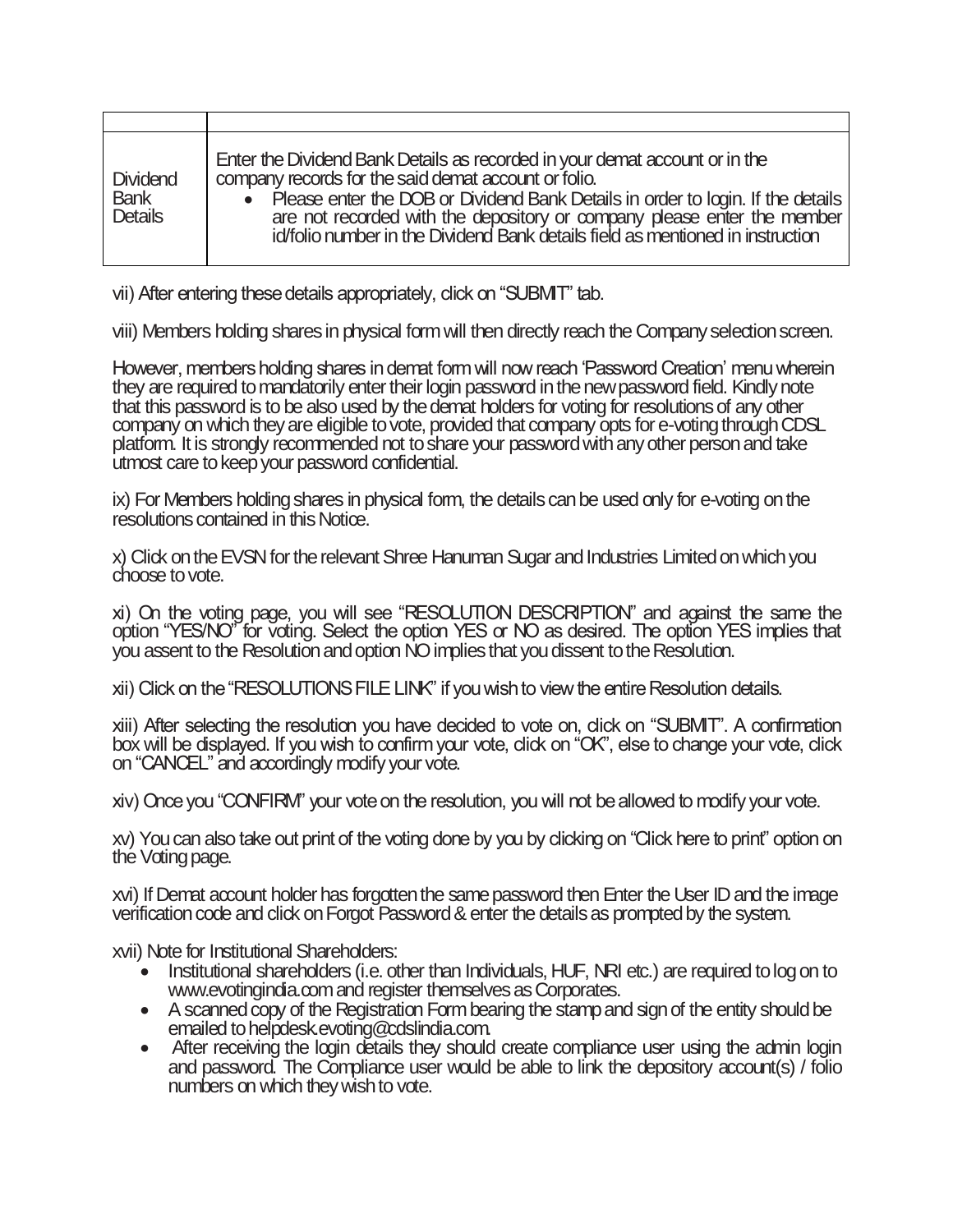- The list of accounts should be mailed to helpdesk.evoting@cdslindia.com and on approval of the accounts they would be able to cast their vote.
- A scanned copy of the Board Resolution and Power of Attorney (POA) which they have issued in favour of the Custodian, if any, should be uploaded in PDF format in the system for the scrutinizer to verify the same.

xviii) In case you have any queries or issues regarding e-voting, you may refer the Frequently Asked Questions ("FAQs") and e-voting manual available at www.evotingindia.com under help section or write an email to helpdesk.evoting@cdslindia.com.

22. The scrutinizer shall, after the conclusion of the AGM, first count the votes cast at the meeting and thereafter unlock the votes cast through remote e-voting in the presence of atleast 2(Two) witnesses not in the employment of the Company. The Scrutinizer shall, within a period not more than three days from the condusion of the AGM, prepare a consolidated Scrutinizers' Report of the votes cast in favour or against, if any, and submit to the Chairman or any person authorized by him in writing, who shall countersign the same and declare the results of voting.

23. The results so declared alongwith the Scrutinizer's Report shall be placed on the Website of the Company and CDSL subject to the receipt of the requisite number of votes, the resolution set out in the Notice shall be deemed to be passed on the date of the Annual General Meeting. The results shall also be forwarded to the Stock Exchanges at which Company's Shares are listed.

## **STATEMENT PURSUANT TO SECTION 102(1) OF THE COMPANIES ACT, 2013 ("the Act")**

The following Statement sets out all material facts relating to the Special business mentioned in the accompanying Notice:

## **Re.: Item No. 6 – Adoption of new set of Articles of Association of the Company**

The existing Articles of Association (AoA) are based on the Companies Act, 1956 and several regulations in the existing AoA contain references to specific sections of the Companies Act, 1956 and some regulations in the existing AoA are no longer in conformity with the Act.

The Companies Act, 2013 (the Act) is now largely in force. On September 12, 2013, the Ministry of Corporate Affairs ("MCA") had notified 98 Sections for implementation. Subsequently, on March 26, 2014, MCA notified most of the remaining Sections (barring those provisions which require sanction / confirmation of the National Company Law Tribunal ("Tribunal") such as variation of rights of holders of different classes of shares (Section 48), reduction of share capital (Section 66), compromises, arrangements and amalgamations (Chapter XV), prevention of oppression and mismanagement (Chapter XVI), revival and rehabilitation of sick companies (Chapter XIX), winding up (Chapter XX) and certain other provisions including, inter alia, relating to Investor Education and Protection Fund (Section 125) and valuation by registered valuers (Section 247). However, substantive sections of the Act which deal with the general working of companies stand notified. With the coming into force of the Act several regulations of the existing AoA of the Company require alteration or deletions in several articles. Given this position, it is considered expedient to wholly replace the existing AoA by a new set of Articles.

The new AoA to be substituted in place of the existing AoA are based on Table 'F' of the Act which sets out the model articles of association for a company limited by shares.

The proposed new AoA will be available for inspection at the Company's registered office during normal business hours on working days up to the date of the Annual General Meeting.

None of the Directors/Key Managerial Personnel of the Company/their relatives are, in any way, concerned or interested, financially or otherwise, in the resolution set out at Item No. 6 of the Notice.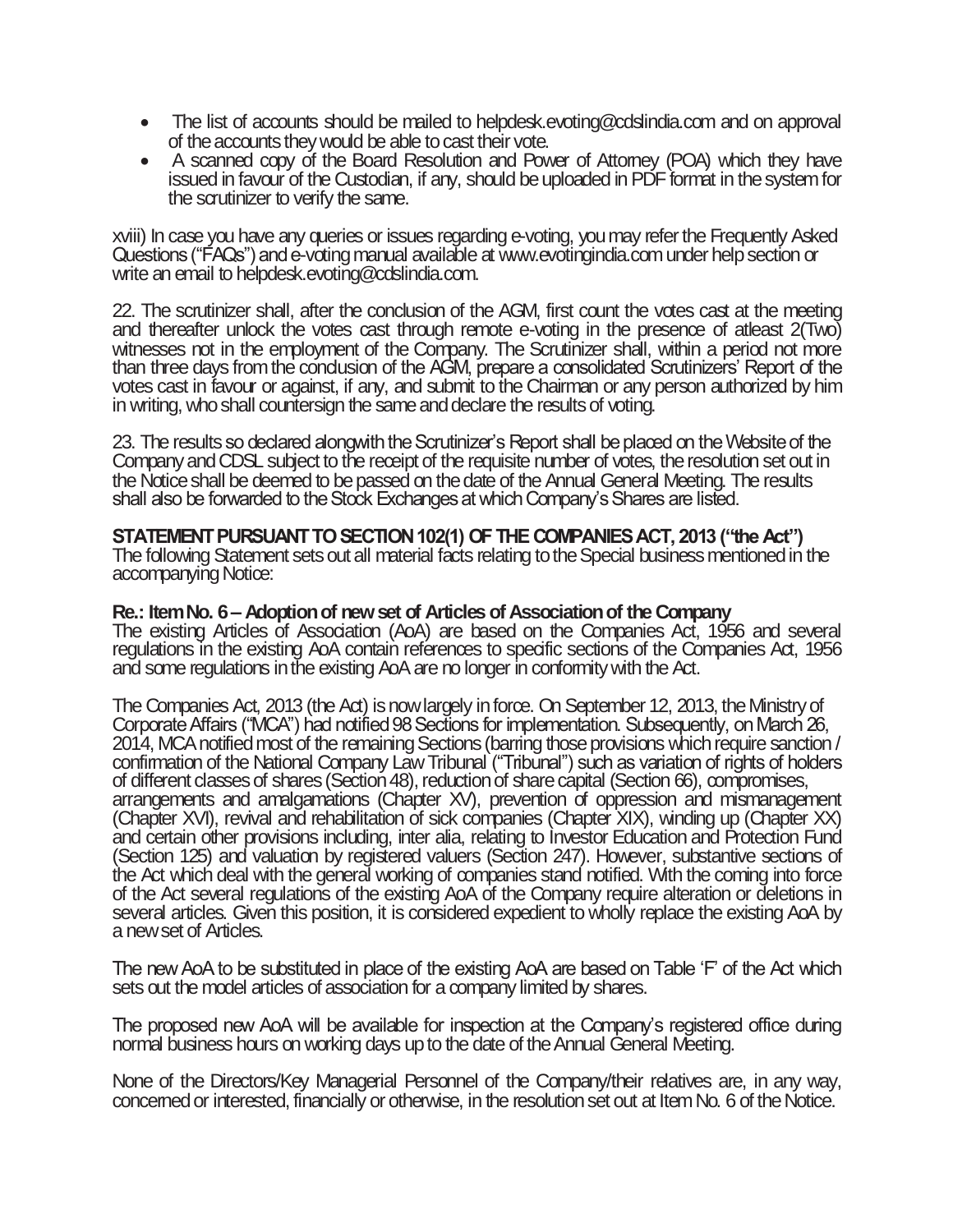The Board recommends the Special Resolution set out at Item No. 6 of the Notice for approval by the shareholders.

#### **Re.: Item No. 7 to 9- Appointment of Shri L. K. Tibrawalla, Ms. Pratima Srivastava and Ms. Shabnam Agarwal as Independent Directors**

Shri L. K. Tibrawalla, Ms. Pratima Srivastava and Ms. Shabnam Agarwal hold office as Independent Directors since 20th June, 2005, 4th May, 2009 and 9th September, 2013, respectively. In terms of Section 149 of the Act, the above named Directors being eligible for appointment are proposed to be appointed as Independent Directors for a term upto 31st March, 2019. In the opinion of the Board, the aforesaid Directors fulfill the conditions specified in the Act and rules made thereunder for theirrespective appointment as Independent Directors of the Company.

Mr. Lakshmikant Tibrawalla aged 71 years B.Com from renowned university has expertise in Commerce& Industry. He has been associated with many renowned companies in senior position.

Ms. Pratima Shrivastav aged 57 years, Science Graduate and Post Graduate in Economics, Trained in Business Management in Mumbai and studied Finance from New York University. She has more than 33 years' experience in the field of Finance to her credit at national as well as international level. She hasbeen associated with many renowned companies in senior position.

Ms. Shabnam Agarwal aged 45 years, M.Sc Orthopedic Physiotherapy from University of Wales College of Medicine, Cardiff and Ph.D from Curtin University, Perth, She has been associated with many renowned companies and Institution in senior position.

Brief resume of Shri L. K. Tibrawalla, Smt Pratima Srivastava and Smt Shabnam Agarwal and names of companies in which they hold directorships and memberships/chairmanships of Board Committees and shareholding as stipulated under Clause 49 of Listing Agreement with the Stock Exchanges, are provided separately after this immediately after this Notice.

The Board considers that the above named Directors' continued association as Independent Directorswould be of immense benefit to the Company.

Notices in writing under Section 160 of the Act have been received from members signifying intention proposing the candidature of the aforesaid Directors.

Copy of the draft letter for appointment of Shri L. K. Tibrawalla, Ms. Pratima Srivastava and Ms. Shabnam Agarwal as Independent Directors setting out the terms and conditions is available for inspection by members at the Registered Office of the Company.

This Statement may also be regarded as a disclosure under Clause 49 of the Listing Agreement with the Stock Exchanges.

Save and except Shri L. K. Tibrawalla, Ms. Pratima Srivastava and Ms. Shabnam Agarwal and their relatives, to the extent of their shareholding interest, if any, in the Company, none of the other Directors / Key Managerial Personnel of the Company/their relatives are, in any way, concerned or interested, financially or otherwise, in the resolution set out at Item Nos. 7 to 9 of the Notice.

The Board recommends the resolutions at Items No. 7 to 9 for the approval by the shareholders of the Company.

## **Re.: Item No. 10 –Re-appointment of Shri B. K. Nopany as Managing Director**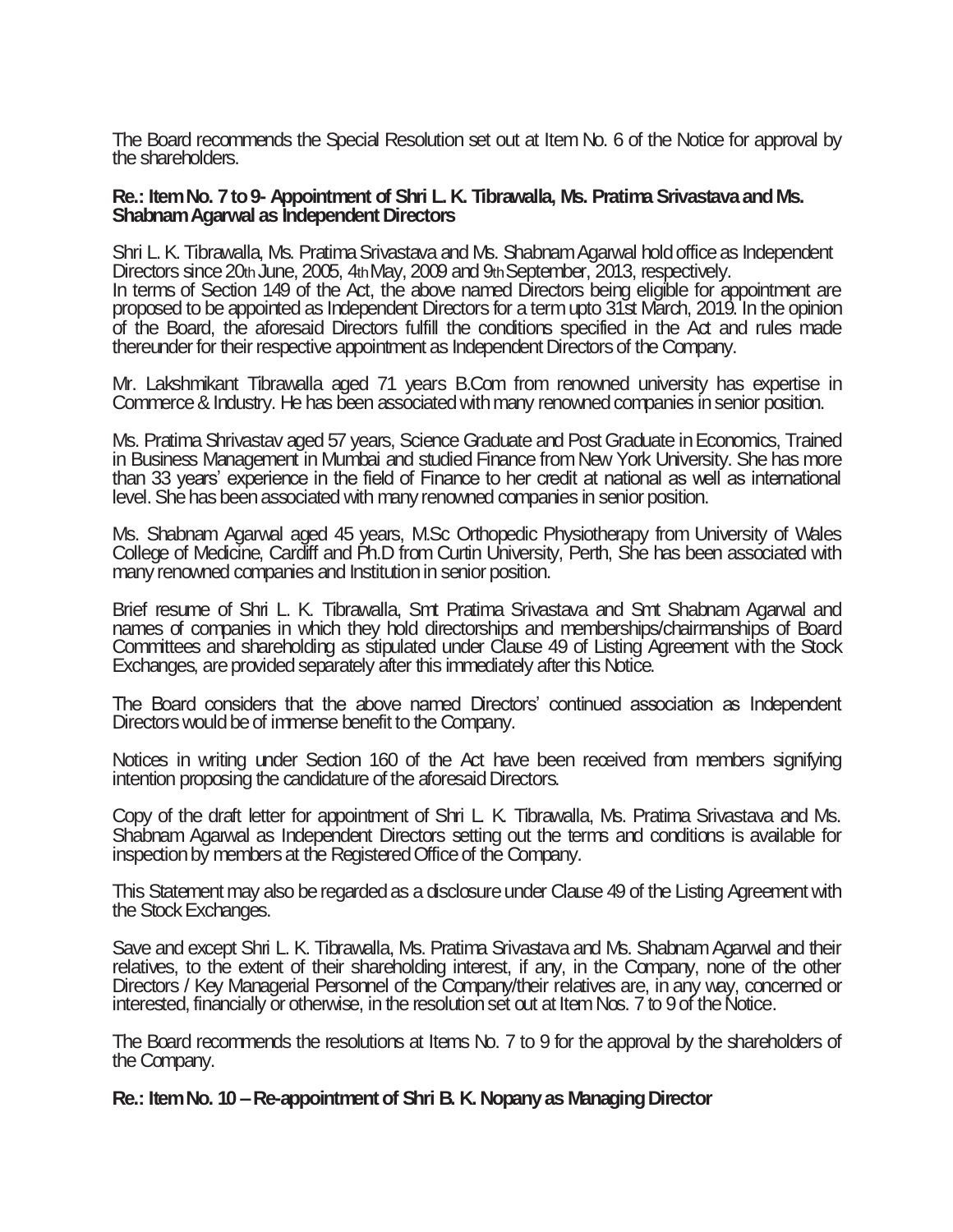The Board of Directors of the Company (the 'Board'), at its meeting held on 30th June, 2014 had, subject to the approval of members, re-appointed Shri B. K. Nopany as Managing Director, for a period of 3 (Three) years w.e.f. 1st July, 2014, at the remuneration recommended by the Nomination and Remuneration Committee of the Board and approved by the Board.

It is proposed to seek approval of the the members for the re-appointment of and remuneration payable to Shri B. K. Nopany as Managirng Director, in terms of the applicable provisions of the Act. Broad particulars of the terms of re-appointment of and remuneration payable to Shri Nopany are as under:

## **A. SALARY**

Rs. 3, 50,000/- per month.

## **B. COMMISSION**

2% of net profit calculated in the manner specified in the Act.

## **C. HOUSE**

The Company shall provide free furnished accommodation and also pay all rents, rates, taxes, electricity, fuel charges, water charges and all other expenses for the upkeep and maintenance thereof. In case he or his spouse own a house and he choses to reside there, the Company shall pay all rents, rates, taxes, electricity, fuel charges, water charges and all other expenses for the upkeep and maintenance thereof.

## **D. PERQUISITES**

Perquisites will be dassified as follows:

## **i) Contribution to Provident Fund, Superannuation and Annuity Fund**

The Company's contribution to Provident Fund and Superannuation or Annuity Fund as per rules of the Company.

## **ii) Gratuity**

As per Rules of the Company.

## **iii) Medical Reimbursement**

Reimbursement of actual medical expenses incurred in India and/or abroad and including hospitalization, nursing home and surgical charges for himself and family as per Company's Rules.

## **iv) Club Fees**

Reimbursement of Membership fees for such clubs as may be considered appropriate.

#### **v) Entertainment, Travelling and other Expenses**

Reimbursement of entertainment, traveling and all other expenses incurred for the business of the Company.

## **vi) Leave**

Leave with full pay including encashment of unavailed earned leave at the end of the tenure of the Managing Director as per Rules of the Company.

#### **vii) Leave Travel Concession**

For the Managing Director and his family once in a year in accordance with the Rules of the Comppany.

#### **viii) EXPLANATION**

Perquisites shall be evaluated as per the Income Tax Rules, 1962 wherever applicable and in the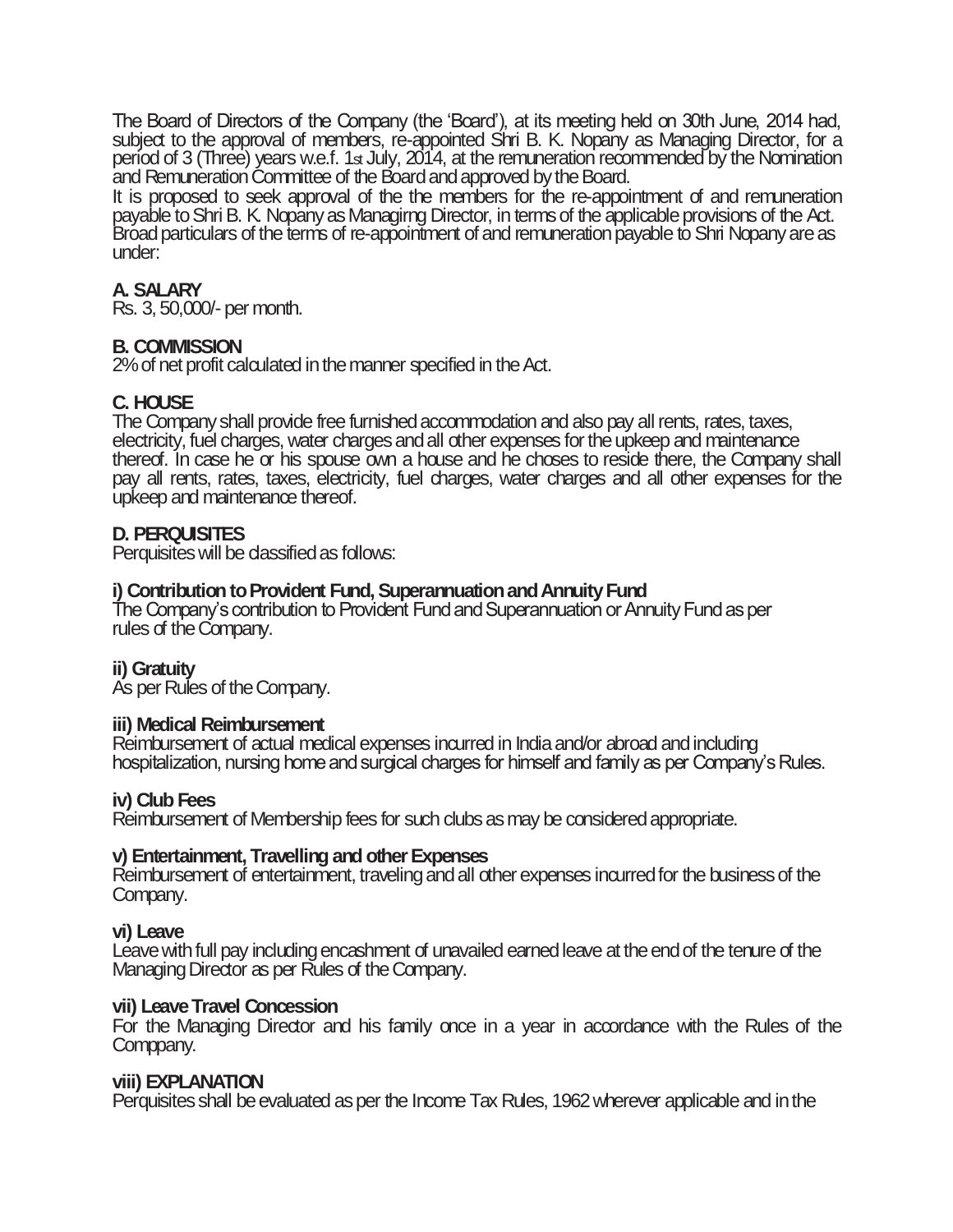absence of any such Rule, perquisites shall be evaluated at cost.

## **E. AMENITIES**

## **i) Conveyance Facilities**

He will be provided with a car for use on Companies business. Provision of car for use on Company's business will not be considered as perquisites.

## **ii) Mobile, Telephone, Telefax and other Communication facilities**

The Company shall provide mobile, Telephone, Talefax and other communication facilities at the Managing Directors' residence for the purpose of official use.

## **F. OVERALL REMUNERATION**

The aggregate of salary in any Financial Year shall not exceed the limits prescribed from time to time under section 197 and other applicable provisions of the Companies Act, 2013 read with Schedule  $V$  of the said Act as may be in force from time to time.

## **G. MINIMUM REMUNERATION**

In the event of lossor inadequacy of profits in any Financial Year during the currency of tenure of service of the Managing Director, the above mentioned remuneration, excluding commission, shall be paid as minimum remuneration to Shri B. K. Nopany as Managing Director of the Company, subject, however, to the provisions contained and limits prescribed in Schedule V of Companies Act, 2013 including any Statutory modification or re-enactment hereof as may for the time being in force.

## **H. FUNCTIONS AND DUTIES**

Shri Nopany will perform such duties and functions as would commensurate with his position as Managing Director of the Company and as delegated by the Board from time to time; Shri Nopany satisfies all the conditions set out in Part-I of Schedule V to the Act as also conditions set out under sub-section (3) of Section 196 of the Act for being eligible for his re-appointment. He is not disqualified from being appointed as Director in terms of Section 164 of the Act.

## **Disclosures pursuant to Section II of Part II of Schedule V of the Companies Act, 2013:**

## **I. GENERAL INFORMATION**

## **1. Nature of Industry**

The Company's main business is manufacturing and selling of crystal white sugar, construction activities and also trading of stores items used by mainly Sugar Industry.

Sugar industry can be broadly classified in to two sub sectors, the organized sector i.e. sugar factories and the unorganized sector i.e. manufacturers of traditional sweeteners like gur and khandsari. The latter is considered to be a rural industry and enjoys much greater freedom than sugar mills.

The production of traditional sweeteners gur and khandsari is quite substantial. Though the trends indicate a progressive shift from traditional sweeteners to white sugar over the years, they still account for about 37% of total sweetener consumption in India.

Since the sugar industry in the country uses only sugarcane as an in input, sugar companies have been established in large cane growing states like Uttar Pradesh, Maharashtra, Tamil Nadu, Karnataka,Punjab and Gujarat.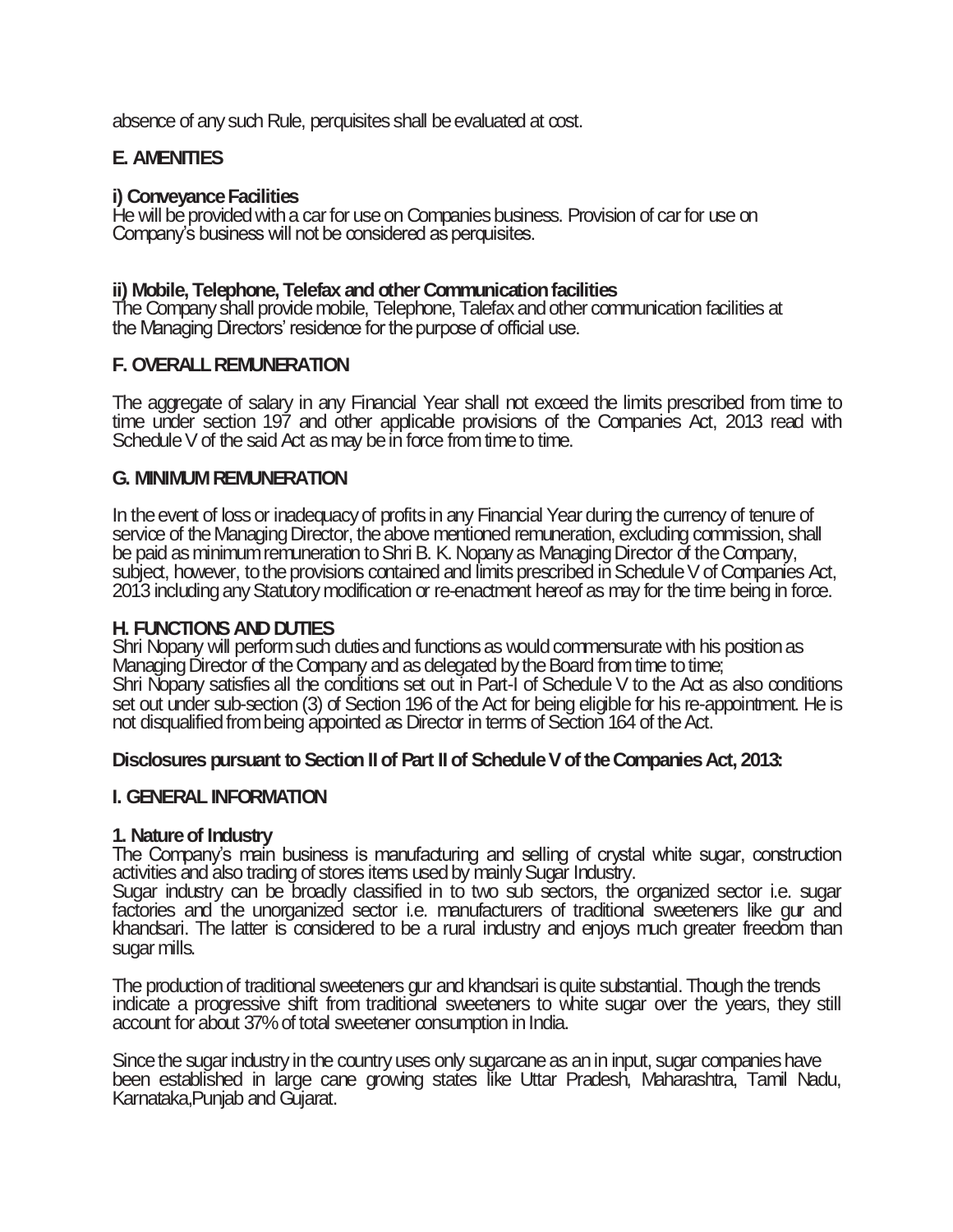India is the largest consumer and second largest producer of sugar in the world (Source: USDA Foreign Agricultural Service). The Indian sugar industry is the second largest agro-industry located in the rural India.

Further, the Indian construction industry is an integral part of the Indian economy and an important portion of investments into the development of the Indian Economy takes place through the construction industry. The construction industry is expected to grow with further economic development, industrialization, urbanization and improvements in the standard of living. According to Indian Infrastructure, the Indian construction industry accounts for more than 5% of India's GDP and is the second largest employer after agriculture, employing nearly 32 million people. In the course of liberalization of the Indian economy, the Government has placed a priority on infrastructure development and emphasized the involvement of private capital and management in order to respond to the growing demand for new infrastructure projects.

## **2. Date or expected date of commencement of commercial production**

After completion of a part of up-gradation programme, the Company recently, i.e., in the last season 2011-12, commenced production of sugar at its Sugar Mill at Motihari, Bihar. The Company expects to complete the up-gradation programme by forthcoming season 2016-17 and further expansion of the said Mill to 4000 TCD with setting of 25 MW captive power plant and commence production there against by the subsequent season, i.e., Season 2017-18.

The Company has not undertaken any major construction project. It has plans to expand its construction activities by undertaking large housing projects comprising economy as well as luxurious residential houses. Presently, it has very small construction activities which include purchase and sell of construction rights.

#### **3. Financial performance based on given indicators during the financial year ended June 30, 2014 Rs. in Lakhs**

| Profit before Interest, Depredation and Tax | 813.98   |
|---------------------------------------------|----------|
| <b>Profit before Tax</b>                    | 220.40   |
| <b>Profit after Tax</b>                     | 217.84   |
| EPS (Rs.)                                   | 1.18     |
| P/E Ratio                                   | N. A     |
| <b>Total Assets</b>                         | 17106.05 |
| Dividend Proposed (%)                       | 2%       |

#### **4. Export performance and net foreign exchange collaborations** Not Applicable

#### **5. Foreign Investments or collaborators, if any** Not Applicable

## **II. INFORMATION ABOUT SHRI B. K. NOPANY, THE MANAGING DIRECTOR**

## **1. Background details**

As given in the Explanatory Statement under Item No. 10 of the accompanying notice.

## **2. Past Remuneration**

The details of the past remuneration package, as approved by the shareholders of the Company at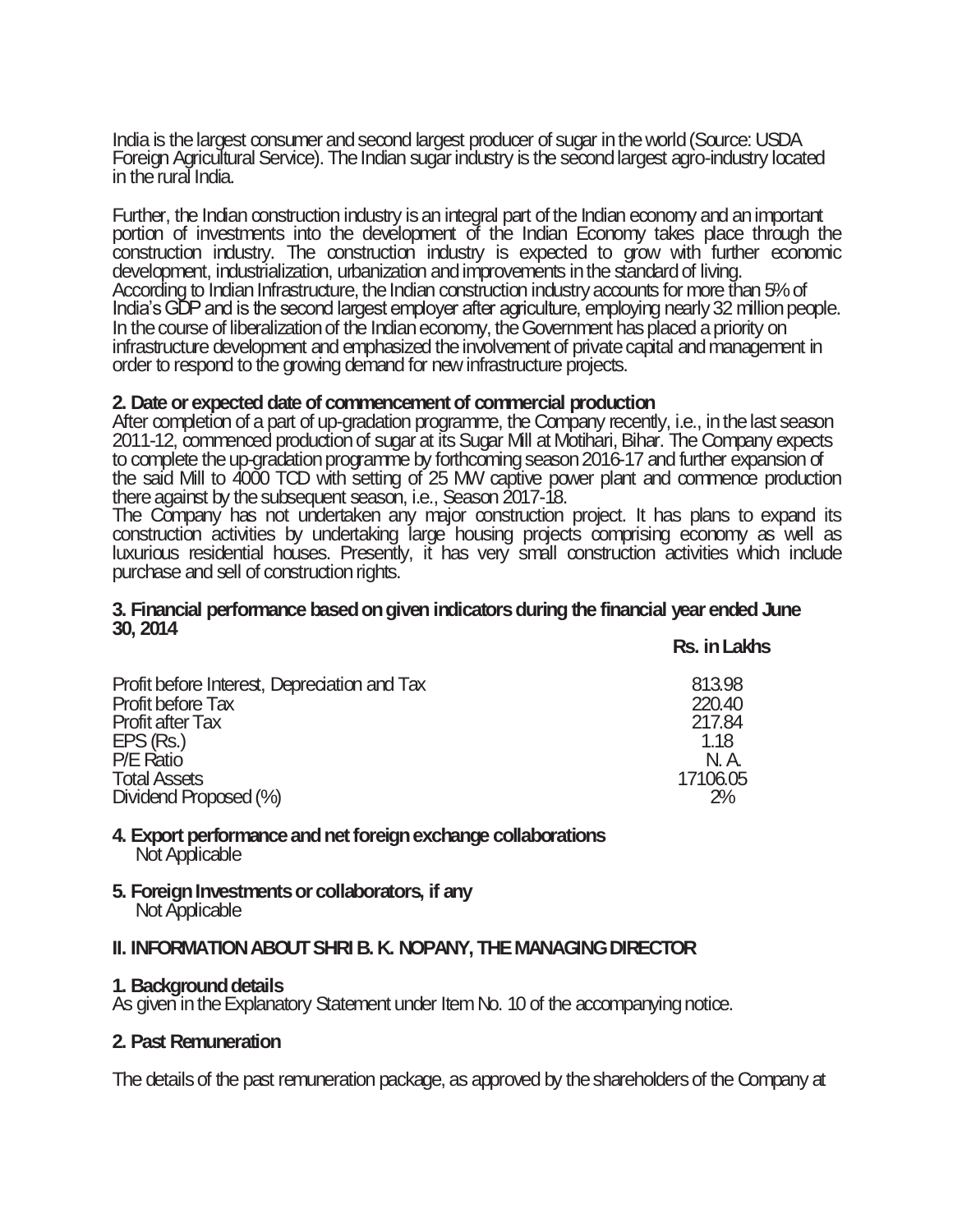their meeting held on 10th June, 2011 for the period from 1.7.2011 to 30.6.2014, is same as proposed for his reappointment and as mentioned in the explanatory statement to the Item No. 10 of the accompanying notice.

**3. Recognition or awards**

Not Applicable

## **4. Job profile and his suitability**

The Managing Director (MD) is responsible for overall operations and profitability of the Company. He is expected to help achieve the organization's short-term and long-term targets. Shri B.K.Nopany, having been of 72, has more than 48 years' experience in diverse fields like sugar, real estate development, and investment apart from experience of handling matters of schools of repute. He has been steering the finances of the Company in such difficult times.

He will be responsible for ensuring profitable growth of the Company with adequate control on costs, investments in current and fixed assets and maintaining overall financial discipline throughout the organization.

The MD is also expected to ensure that stakeholder interests are met with leading to a balanced and sustainable growth for the Company.

Shri Nopany has the requisite experience and attributes to meet the above requirements.

## **5. Remuneration proposed**

As detailed in the Special Resolution under Item No. 10 of the accompanying notice.

## **6. Comparative remuneration profile with respect to industry & size of the Company, profile of the Company, profile of the position and person**

Information about remuneration of Managing Director of Sugar and Construction companies of comparable size and business profile is not available in public domain. The remuneration of the Managing Director is commensurate with his experience; growth plans of the Company and challenges confronting the sugar and construction sectors in general and the Company in particular.

## **Profile of the Position**

As set out above.

## **Profile of the person**

As detailed in the explanatory statement to Item No. 10 of the accompanying notice.

## **7. Pecuniary relationship directly or indirectly with the company, or relationship with the managerial personnel, if any**

Apart from holding equity shares of the Company and also the offices of Director and Managing Director of the Company, Shri Nopany has no pecuniary relationship with the Company as well as other Managerial personnel.

## **III. OTHER INFORMATION**

## **1. Reasons of loss or inadequate profits**

Presently, the company has no major activities other than trading in stores items required by sugar industry and construction rights apart from small construction activities. Altough, the Company has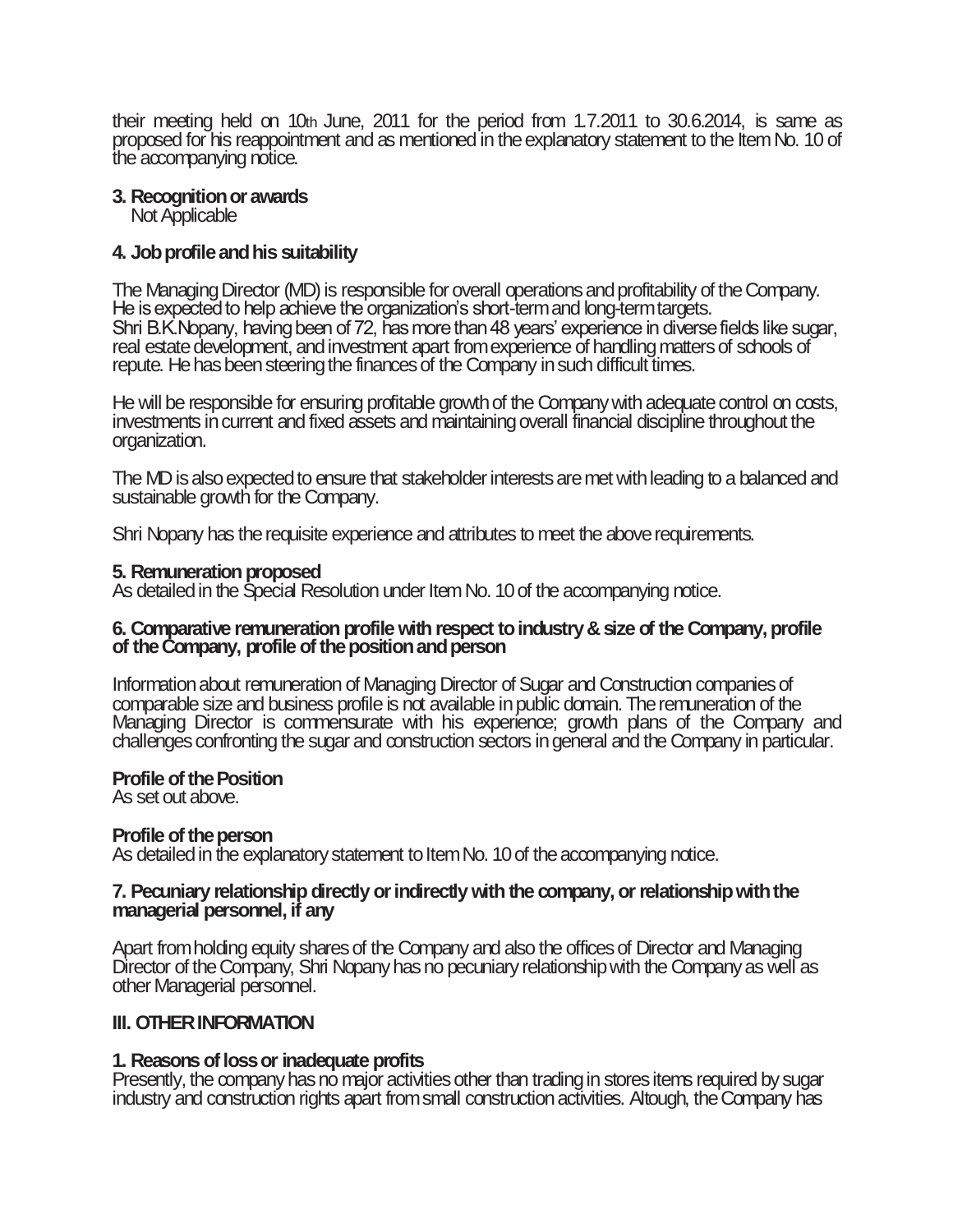since commenced sugar manufacturing at its Sugar Mill at Motihari, Bihar, the Company is at the beginning stage of streamlining and expanding the manufacturing activities at its sugar mill at Motihari, Bihar.

## **2. Steps taken or proposed to be taken for improvement**

The Company has already undertaken effective steps for streamlining and expanding the manufacturing activities at its sugar mill at Motihari, Bihar. Further, its has also plans to increase its construction activities by undertaking large residential projects. It also proposes to set-up 25MW captive power plant at the said Mill. It has also plans to set small steel plant.

Your Board of Directors is confident that the above mentioned steps will improve company's profitability in coming years.

## **3. Expected increase in productivity and profits in measurable terms**

Looking into the uncertainty which prevails in the Sugar as well as Construction sectors, the increase in productivity and profits for the future years in measurable terms can not be estimated with a sufficient degree of assurance.

The above may be treated as a written memorandum setting out the terms of re-appointment of Shri B.K.Nopany under Section 190 of the Act.

Brief resume of Shri B. K. Nopany and names of companies in which he holds directorships and memberships/chairmanships of Board Committees and shareholding as stipulated under Clause 49 of Listing Agreement with the Stock Exchanges, are provided separately after this immediately after this Notice.

The agreement entered into with Shri Nopany will be available for inspection at the Company's registered office during normal business hours on working days up to the date of the Annual General Meeting.

Shri Nopany is interested in the resolution set out respectively at Item Nos. 10 of the Notice.

The relatives of Shri Nopany may be deemed to be interested in the resolutions set out respectively at Item No. 10 of the Notice, to the extent of their shareholding interest, if any, in the Company.

Save and except the above, none of the other Directors/Key Managerial Personnel of the Company/their relatives are, in any way, concerned or interested, financially or otherwise, in the resolution.

The Board recommends the Special Resolution set out at Item Nos. 10 of the Notice for approval by the shareholders.

## **Re.: Item No. 11 -Approval of Related Party Transactions**

The Company makes arrangements or enters into transactions with Related Parties as defined under the provisions of the Companies Act, 2013 read with Clause 49 of the Listing Agreement, as amended from time to time, for sale or dispose of property rights, borrowings, lending and sale or dispose of property rights. Considering the aggregate value of transactions between the Company and the related parties approval of the Members of the Company is required by Special Resolution under the said provisions.

The particulars of such contract/arrangement are as under: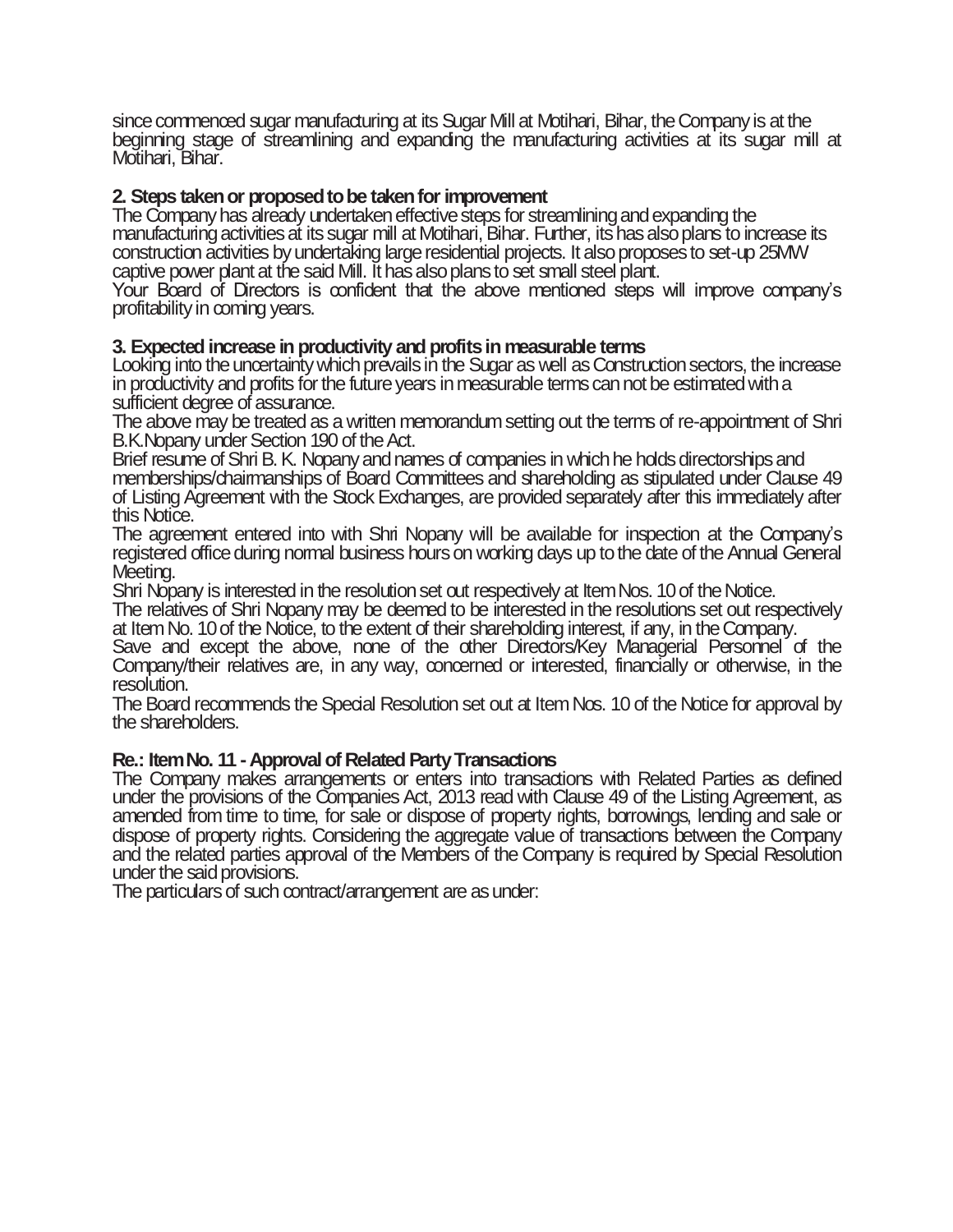| Name of Related Party                          | Name of director or<br>key<br>managerial<br>personnel who is<br>related and<br>Nature of<br>relationship | Nature, Material Terms<br>and Particulars of the<br>Contract<br><b>or</b><br>Arrangement     | Maximum value of<br><b>Transactions during</b><br>each Financial Year<br>2014-15<br>$2015 -$<br>and<br>16(Rs. In lacs) |
|------------------------------------------------|----------------------------------------------------------------------------------------------------------|----------------------------------------------------------------------------------------------|------------------------------------------------------------------------------------------------------------------------|
| Nopany & Sons Pvt Ltd                          | Shri B.<br>K<br>Nopany                                                                                   | Sale of Property or<br><b>Property Rights</b><br>Borrowings at interest                      | 1000.00                                                                                                                |
|                                                | <b>Director</b>                                                                                          | rate not exceeding 18%<br>and<br>repayable<br>on<br>demand.                                  | 500.00                                                                                                                 |
|                                                |                                                                                                          | Purchase/Sale<br>of<br>Property or Property<br><b>Rights</b>                                 | 1000.00                                                                                                                |
| &<br>Eastern<br>Sugar<br><b>Industries Ltd</b> | Shri B. K Nopany<br>Managing Director and<br>holding1.76%<br>Equity<br><b>Shares</b>                     | Borrowings at interest<br>rate not exceeding 18%<br>and<br>repayable<br>on<br>demand         | 500.00                                                                                                                 |
|                                                |                                                                                                          | Purchase of Plant &<br><b>Machinery</b>                                                      | 2000.00                                                                                                                |
|                                                |                                                                                                          | Sale of Property or<br><b>Property Rights</b>                                                | 1000.00                                                                                                                |
| Nopany Investments Pvt<br>Ltd                  | Shri B.<br>K<br>Nopany<br>Director                                                                       | Borrowings at interest<br>rate not exceeding 18%<br>repayable<br>and<br>on<br>demand         | 500.00                                                                                                                 |
|                                                | Shri B. K. Nopany                                                                                        | Sale of Property<br><b>or</b><br><b>Property Rights</b>                                      | 1000.00                                                                                                                |
| Shruti Ltd                                     | holding<br>Director<br>and<br>4.63% Equity Shares                                                        | Lending or Borrowings<br>interest rate not<br>at<br>exceeding 18% and<br>repayable on demand | 500.00                                                                                                                 |
| <b>Bimal Kumar Nopany</b>                      | Director                                                                                                 | Borrowings at interest<br>rate not exceeding 18%<br>repayable<br>and<br>on<br>demand         | 500.00                                                                                                                 |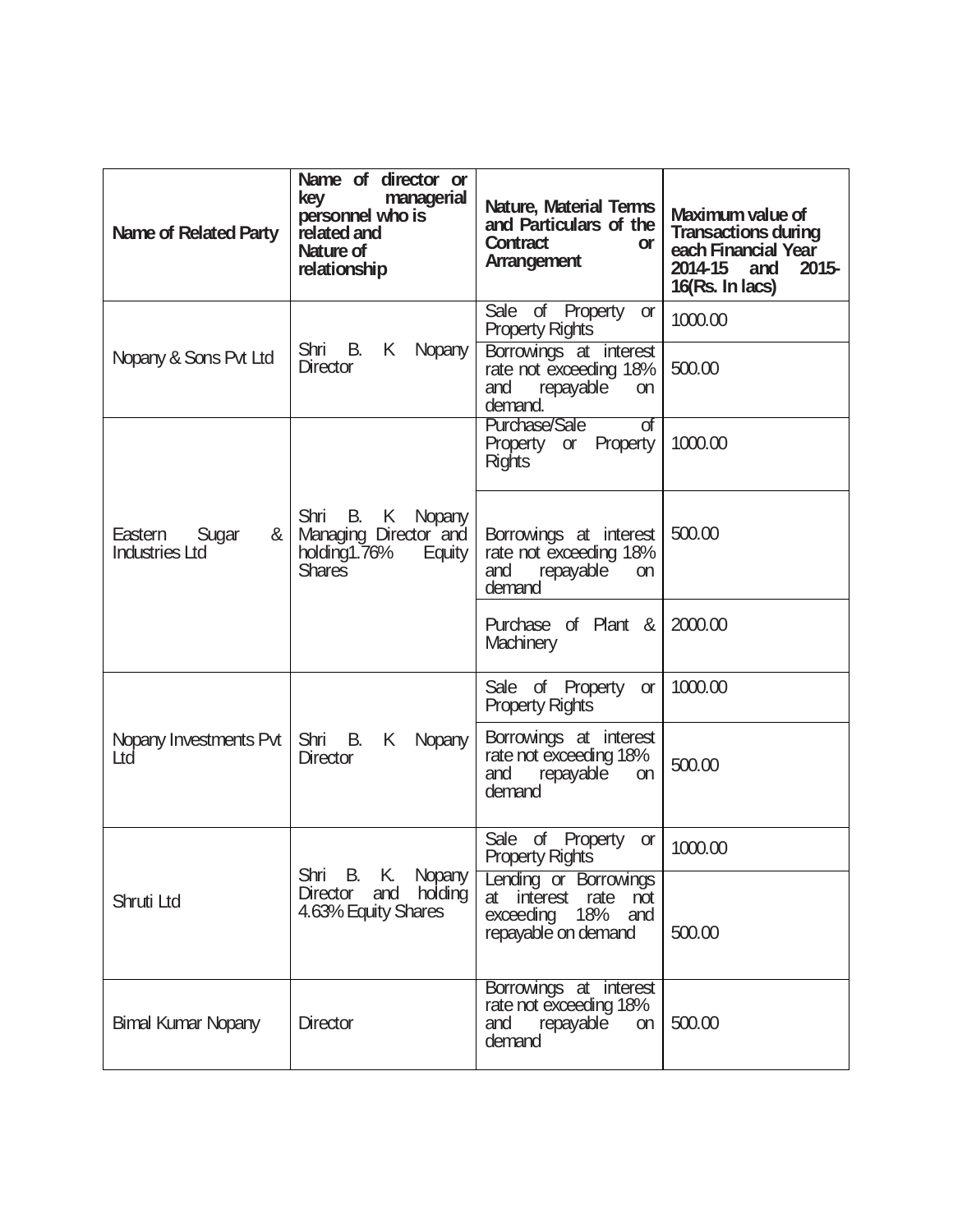## By Order of the Board For **SHREE HANUMAN SUGAR & INDUSTRIES LTD**

Registered Office: **B. K. Nopany** Chandra Kunj, 4th Floor **Managing Director** Managing Director 3, Pretoria Street, Kolkata - 700071 14th July, 2015 CIN: U15432WB1932PLC007276 E-mail: info@hanumansugar.com

Details of Directors seeking appointment/re-appointment at the Annual General Meeting

| <b>Particulars</b>                                                                        | <b>B. K. Nopany</b>                                                                                                                                                                                                                                                                                                                                                                          | <b>Shri</b><br>K.<br><b>Tibrawalla</b>                                                                                  | <b>Shri R. K. More</b>                                                                                         | Ms.<br>Pratima<br>Srivastava                                                                                                   | Ms. Shabam<br><b>Agarwal</b>                                                               |
|-------------------------------------------------------------------------------------------|----------------------------------------------------------------------------------------------------------------------------------------------------------------------------------------------------------------------------------------------------------------------------------------------------------------------------------------------------------------------------------------------|-------------------------------------------------------------------------------------------------------------------------|----------------------------------------------------------------------------------------------------------------|--------------------------------------------------------------------------------------------------------------------------------|--------------------------------------------------------------------------------------------|
| Date of Birth                                                                             | 26/04/1943                                                                                                                                                                                                                                                                                                                                                                                   | 03/08/1943                                                                                                              | 15/08/1944                                                                                                     | 02/10/1956                                                                                                                     | 09/07/1969                                                                                 |
| Date<br>of<br>Appointment                                                                 | 01/07/2006                                                                                                                                                                                                                                                                                                                                                                                   | 20/06/2005                                                                                                              | 18/05/1998                                                                                                     | 04/05/2009                                                                                                                     | 09/09/2013                                                                                 |
| Qualifications                                                                            | <b>B.Com</b>                                                                                                                                                                                                                                                                                                                                                                                 | <b>B.Com</b>                                                                                                            | MCom& LL.B.                                                                                                    | Post Graduate in<br>Ecomics,<br><b>Business</b><br>Management<br>Studied<br>and<br>Finance at<br>New York<br><b>University</b> | M.Sc<br>Orthopedic<br>Physinomics,<br>otherapy, PHD<br>from Curtin<br>University,<br>Perth |
| <b>Expertise</b><br>in.<br>specific<br>functional<br>areas                                | Shri<br>В.<br>K.<br>Nopany<br>has<br>more than 44<br>vears<br>experience<br>Business,<br>in.<br>spreading over<br>Sugar,<br>Real<br>Estate<br>Development,<br>Investment etc.<br>He is Chairman<br>of the board of a<br>Leading<br>Academic<br>Institution<br>in.<br>Kolkata and is<br>on the Board of<br>of<br>Governors<br>another leading<br>institution (public<br>school)<br>of Ranchi. | Commerce<br>&<br>Industry                                                                                               | Commercial<br>Finance& Legal                                                                                   | In the field of<br>finance<br>with<br>publicity & sales                                                                        | Administration                                                                             |
| <b>Directorships</b><br>held in other<br>companies<br>(excluding<br>foreign<br>companies) | Hanuman<br>1.<br>Industries Food<br>Ind. Ltd<br>2.<br>Daulatram<br>Rawatmull Pvt.<br>Ltd.<br>3. Shruti Ltd.                                                                                                                                                                                                                                                                                  | 1. Shree Milk &<br>Food Ind Ltd<br>2. Gunpa Troy<br><b>Industries Ltd.</b><br>3.Pure<br>Coke<br>Ltd.<br>4.<br>Rock Fort | 1. Shree Milk &<br>Food<br>Industries<br>Limited<br>2. Shruti Spinners<br>Ltd<br>3.<br>Ginni<br>Securities Ltd | 1. Jiwani Finvest<br>2. OPS Solution<br>Pvt Ltd<br>3.<br>Vishvam<br><b>Exports Ltd</b><br>4.<br>Champaran<br>Agri Park Pvt Ltd | Super Scans.&<br>System Pvt. Ltd                                                           |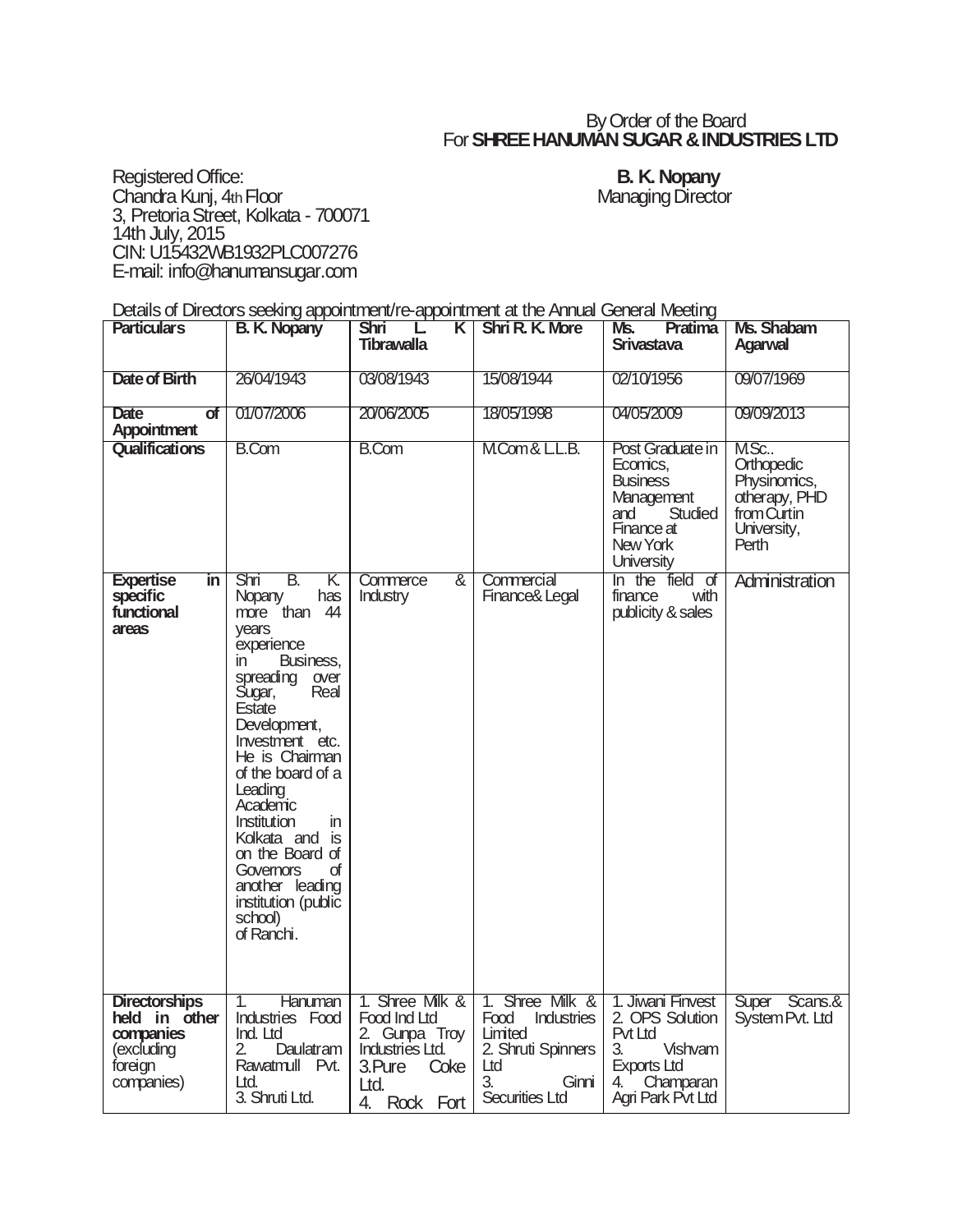|                                                                                                                                                                                                                             | 4. Indo Austro<br>Corporation Pvt.<br>Ltd.<br>5.<br>Shruti<br>Spinniner Ltd.<br>Nopany<br>6.<br>Investment<br>Pvt. Ltd.<br>Nopany&<br>7.<br>Sons Pvt. Ltd<br>8. Super Scars&<br>System Pvt. Ltd<br>9. Shree Milk &<br>Food<br><b>Industries Ltd</b><br>10.<br>Eastern  <br>Sugar<br>&<br><b>Industries Ltd</b><br>11. Champaran<br>Agri Park Pvt Ltd | Pvt. Ltd.<br>Chengmari<br>5.<br>Tea Co. Ltd.<br>6. Mica Pvt.<br>Ltd.<br>7.<br>Sanskriti<br><b>Holding Pvt Ltd</b><br>8. Shree Shyam<br>Coal Co. Ltd<br>International<br>9.<br><b>Belting</b><br>Ltd.<br>10.International<br>Conveyors Ltd.<br>11. Zenox Trdg &<br>Mg. Pvt. Ltd.<br>12.Goel<br>Fin-<br>trade Pvt. Ltd.<br>13.<br>Kedco<br>Processors Pvt.<br>Ltd | Ginni<br>4.<br>&<br><i><u><b>Investments</b></u></i><br>Services Ltd<br>5.<br>Ajanta<br>Commercial<br><u>&amp;</u><br>Trading Co Pvt<br>Ltd<br>6.<br><b>CFM</b><br>Developers Ltd.<br>7. Reform Flour<br>Mills Pvt Ltd.<br>8. Vishnu Sugar<br>Mills Ltd<br>9.<br>Mudit<br>Investment<br>&<br>Trading Co Ltd<br>10. Mahalakshmi<br>Knitfab Pvt Ltd<br>11. Shruti Ltd.<br>12.<br>Multitech<br><b>Electronics Ltd</b><br>13. Ginni Flour<br>Food Ltd |                     |                      |
|-----------------------------------------------------------------------------------------------------------------------------------------------------------------------------------------------------------------------------|------------------------------------------------------------------------------------------------------------------------------------------------------------------------------------------------------------------------------------------------------------------------------------------------------------------------------------------------------|-----------------------------------------------------------------------------------------------------------------------------------------------------------------------------------------------------------------------------------------------------------------------------------------------------------------------------------------------------------------|---------------------------------------------------------------------------------------------------------------------------------------------------------------------------------------------------------------------------------------------------------------------------------------------------------------------------------------------------------------------------------------------------------------------------------------------------|---------------------|----------------------|
| <b>Memberships</b><br><b>Chairmanships</b><br>of committees<br><b>of</b><br>other<br>companies<br>(includes<br>only<br>Audit<br>Committee and<br>Shareholders/<br><i><u><b>Investors</b></u></i><br>Grievance<br>Committee) | NIL                                                                                                                                                                                                                                                                                                                                                  | NIL                                                                                                                                                                                                                                                                                                                                                             | <b>NIL</b>                                                                                                                                                                                                                                                                                                                                                                                                                                        | <b>NIL</b>          | NIL                  |
| <b>Number</b><br>σf<br>shares<br>held<br>in<br>the<br>Company                                                                                                                                                               | 2036187                                                                                                                                                                                                                                                                                                                                              | NIL                                                                                                                                                                                                                                                                                                                                                             | <b>NIL</b>                                                                                                                                                                                                                                                                                                                                                                                                                                        | 25,000<br>Eq.Shares | 130,000<br>Eq.Shares |

## **ANNEXURE TO NOTICE**

## **EXPLANATORY STATEMENT PURSUANT TO SECTION 102 OF THE COMPANIES ACT, 2013**

## **Item Nos. 6: Appointment of Ms. Shabnam Agarwal as Director**

Ms. Shabnam Agarwal was co-opted as an Additional Director in the Board Meeting held on 09.09.2013 and holds office upto the date of Annual General Meeting. The Company has received a notice in writing under section 160 of the Companies Act, 2013 from a member alongwith requisite deposit, signifying his intention to propose the name of Mr. Sinha as a candidate for the office of Director of the Company.

Mr. Sinha aged about 70 years has approx 41 years' experience to his credit. The Board considers it desirable that the Company should continue to avail services of Mr. Sinha as a Director of the Companyand accordingly recommends this resolution for your approval.

None of the Director except Ms. Shabnam Agarwal is concerned or interested in the said resolution.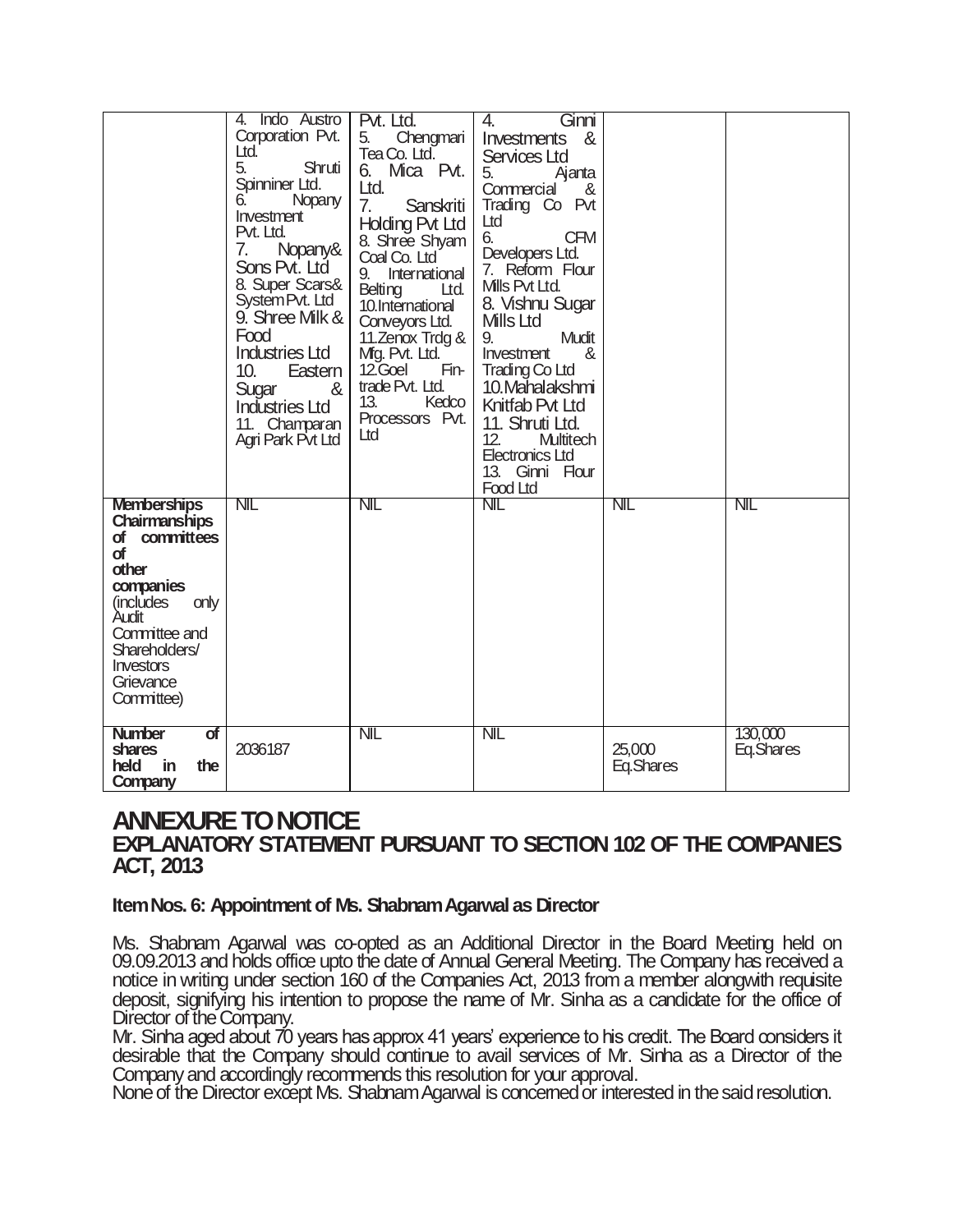Place : Kolkata Board<br>Date : 14th July, 2015 **Exercise SHREE HANUMAN SUGAR & INDUS SHREE HANUMAN SUGAR & INDUSTRIES LIMITED** 

> **(B. K. NOPANY) Managing Director**

# **INVITATION TO PARTICIPATE IN GREEN INITIATIVE LAUNCHED BY THE MINISTRY OF CORPORATE AFFAIRS**

The Ministry of Corporate Affairs (MCA) has permitted compliances by the Companies, vide its circulars No.17/2011 and No.18/2011 dated April 21, 2011 and April 29, 2011 respectively. MCA has clarified that services of documents on Members by e-mail will constitute sufficient compliances with Section 53 of the Companies Act, 1956, provided the Members are given an advance opportunity to register their e-mail address or changes, if any, therein with the company.

Pursuant thereto, we once again invite those members who have not registered their e-mail address to participate in the Green Initiative by registering their e-mail address for the purpose of service of documents viz., Annual Report, Notice of General Meetings, Notice of Postal Ballot, Intimation of ECS Credits etc.. by e-mails.

Shareholders holding shares in Demat form, who have not yet registered their e-mail address are requested to register the same with their respective Depository Participant at the earliest. Shareholders who hold shares in physical form are also requested to register their e-mail address with our registrar & Share Transfer Agent — M/s. Maheswari Datamatics Pvt. Ltd., E-mail ID: mdpl@cal.vsnl.net.in Such registration as per the address mentioned above or at the E-mail ID: info@hanumansugar.com any changes in the E-mail address may also be communicated from time to time.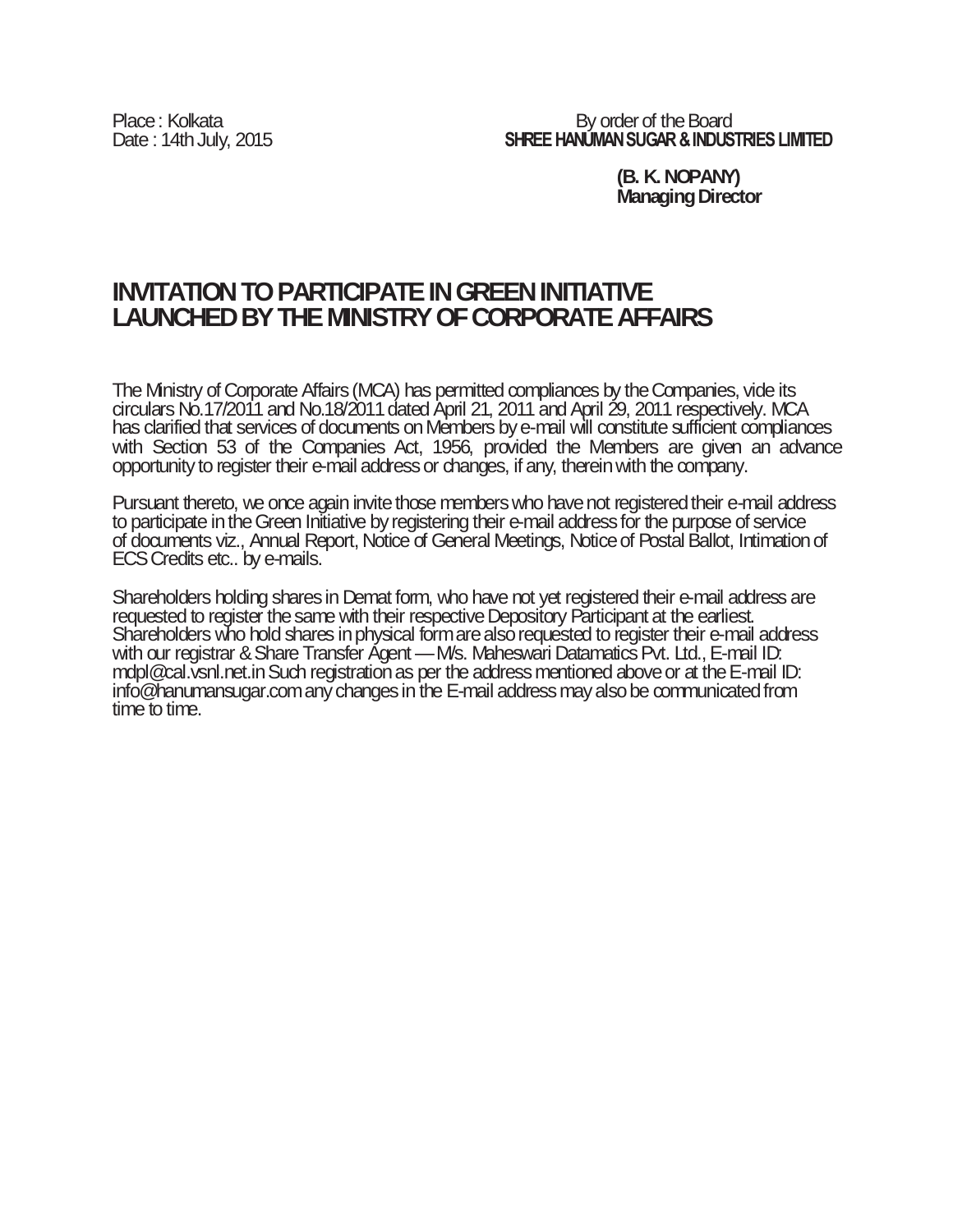# **SHREE HANUMAN SUGAR & INDUSTRIES LIMITED**

**Regd. Office : Chandra Kunj', 4th Floor, 3 Pretoria Street, Kolkata – 700 071**

## **ATTENDANCE SLIP**

[ *To be signed and handed over at the entrance of the meeting hall* ]

Members or their proxies are requested to present this form for admission, duly signed in accordance with their specimen signatures registered with the Company.

| DPID            | <b>Client ID</b> |  |
|-----------------|------------------|--|
| Regd. Folio No. | No. of Shares    |  |

\_\_\_\_\_\_\_\_\_\_\_\_\_\_\_\_\_\_\_\_\_\_\_\_\_\_\_\_\_\_\_\_\_\_\_\_\_\_\_\_\_\_\_\_\_\_\_\_\_\_\_\_\_\_\_\_\_\_\_\_\_ \_\_\_\_\_\_\_\_\_\_\_\_\_\_\_\_\_\_\_\_\_\_\_\_\_\_\_\_\_\_\_\_\_\_\_\_\_\_\_\_\_\_\_\_\_\_\_\_\_\_\_\_\_\_\_\_\_\_\_\_\_ \_\_\_\_\_\_\_\_\_\_\_\_\_\_\_\_\_\_\_\_\_\_\_\_\_\_\_\_\_\_\_\_\_\_\_\_\_\_\_\_\_\_\_\_\_\_\_\_\_\_\_\_\_\_\_\_\_\_\_\_\_

Name(s) and address of the shareholder in full

I/we hereby record my/our presence at the Annual General Meeting of the Company being held on Monday,  $31<sup>st</sup>$  August, 2015 at 3.00 P.M. at the Registered Office of the Company at "ChandraKunj" 4th Floor, 3 Pretoria Street, Kolkata – 700 071.

Please ( $\sqrt{}$ ) in the box

MEMBER PROXY

\_\_\_\_\_\_\_\_\_\_\_\_\_\_\_\_\_\_\_\_\_\_\_\_\_\_\_ Signature of Shareholder / Proxy

 $\mathcal{L}_\mathrm{max}$  and the set of the set of the set of the set of the set of the set of the set of the set of the set of the set of the set of the set of the set of the set of the set of the set of the set of the set of the s